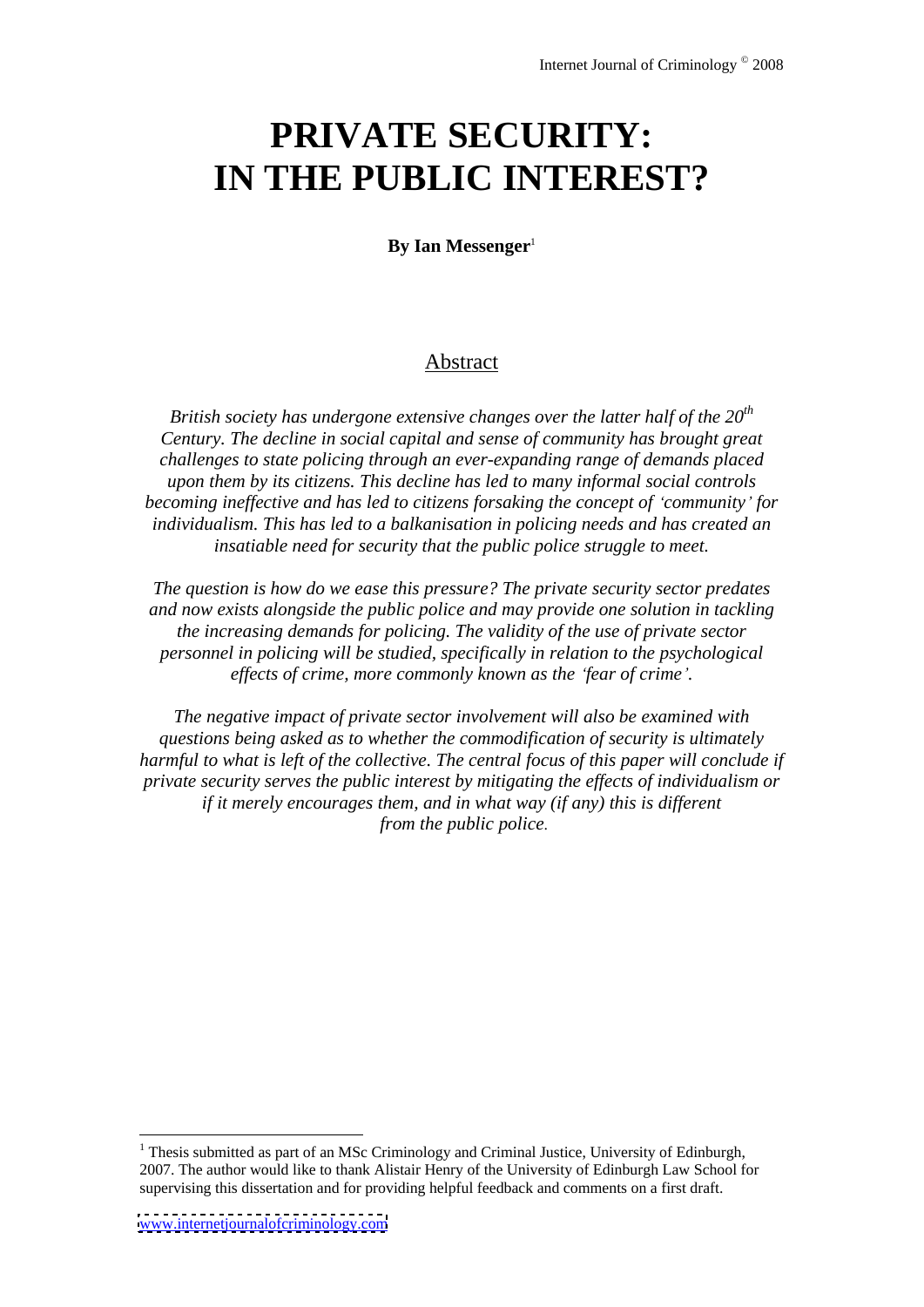# **Introduction**

The latter half of the twentieth century has seen extensive and dramatic changes take place in the field of policing. These changes have occurred in relation to the range of services provided, who the providers are, and rising expectations of a public increasingly referred to as 'customers'. The 'myth of the state monopoly' (Garland, 1996: 448) has been discredited.

It is fair to say that the 'Golden Age' of policing (Loader and Mulcahy,  $2003: 3$ ) – an age in which police officers could be seen patrolling 'on the beat' responding to local issues through local leadership  $-$  is over. Police officers are no longer patrolling the streets on foot as the norm but rather in cars, in an increasingly re-active as opposed to pro-active capacity. The 'Golden Age' took great strength from its approach to policing 'by consent' based on the idea of the police officer as a 'citizen in uniform' (Loader, 1997: 5) rather than a law enforcer. This was a time of great 'social capital' (Putnam, 2000: 22) and of community, and it was not to last.

This paper will argue that, as a result of the wider social changes that have taken place, the private security sector is increasingly becoming a part of everyday life. Yet it must be questioned to what extent this is in the public interest. This paper will argue that the private sector does have a role to play, although this role is largely psychological in the form of reassurance. The private sector, however, does not act universally in the public interest. Rather it caters to those who have the resources to employ them and many of the processes the private sector employs mirror those of the public sector, specifically the over-policing of those citizens of lower socio-economic status. In doing so, the private sector contributes to the fragmentation of society by creating an image of an identifiable villain (Hollway and Jefferson, 1997), or 'other' (Garland, 2001) which must be separated from the law-abiding majority.

Chapter 1 will examine the changing relationship between the police and citizens with a focus on how citizen individualism is shaping the relationship between the public and private sector; a relationship which has seen a swing to the private sector through the limited resources of the public police and their inability to respond to the needs and fears of citizens in late modernity.

Chapter 2 examines the ability of the private sector to respond to the needs of citizens by approaching the concept of security as a commodity, particularly the ability to deal with anxiety and fear towards crime.

Chapter 3 serves as a counterpoint by examining the consequences of security becoming a commodity and its effect on society. Focusing on whether the private sector serves the collective or whether it has a detrimental effect on society through the pursuit of individual security solutions.

Chapter 4 compares and contrasts the operating methods of private security (a commodity) with those of the public police (a social good). The purpose of this is to determine if the private sector provides a different style of policing or whether it duplicates a style of policing seen in the public sector. It will be shown that the private sector replicates many of the negative policing techniques used by the public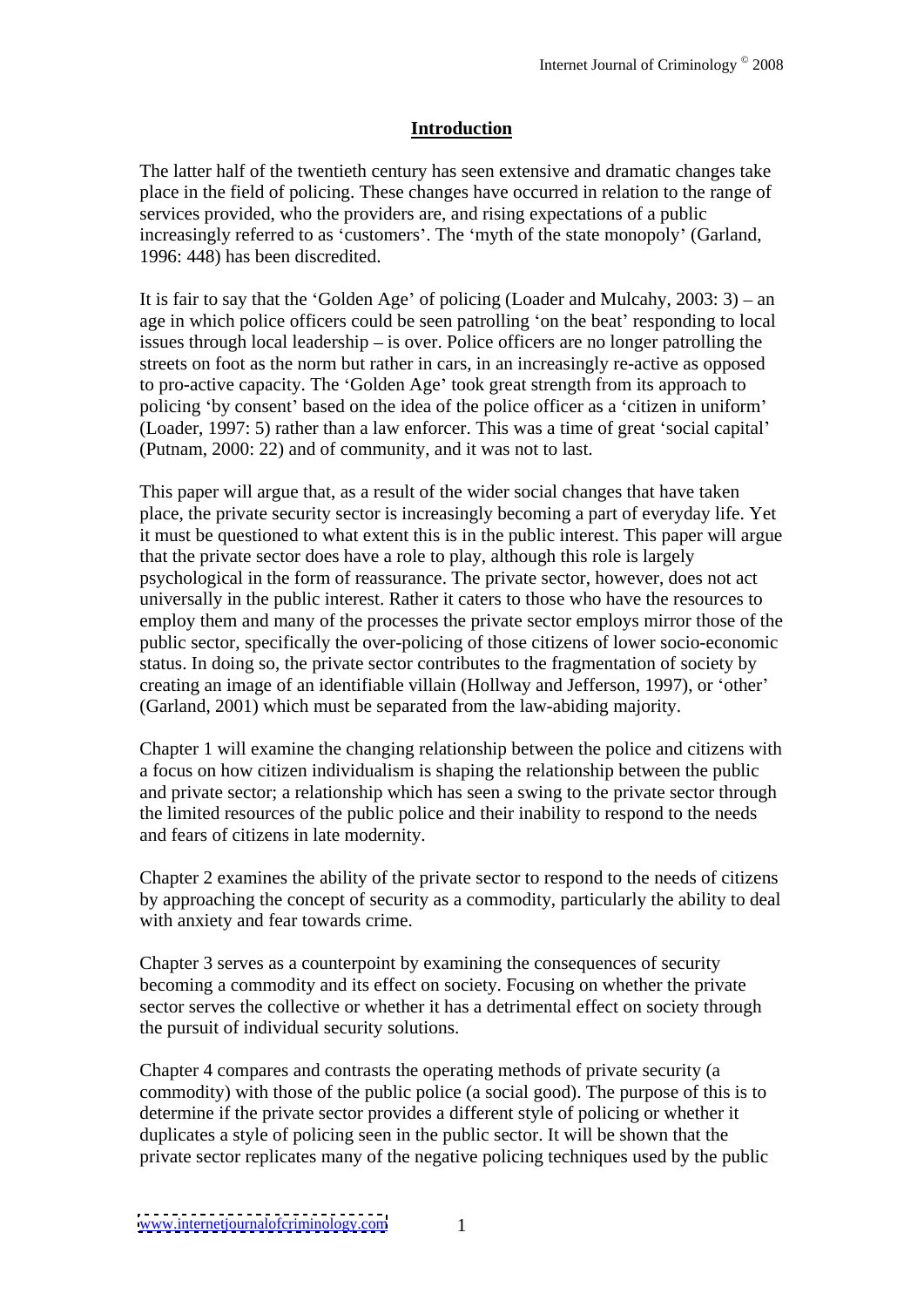sector and therefore can be seen to further the over-policing of certain groups in society.

Throughout this paper it will be shown that the private sector does indeed act in the public interest, but not in the *publics* interest. Every socio-economic group does not benefit from the use of private security; merely those who have the equity to be employers of such services and those in the majority, the portion of society which, on the whole, avoids being targeted in the crosshairs of private policing.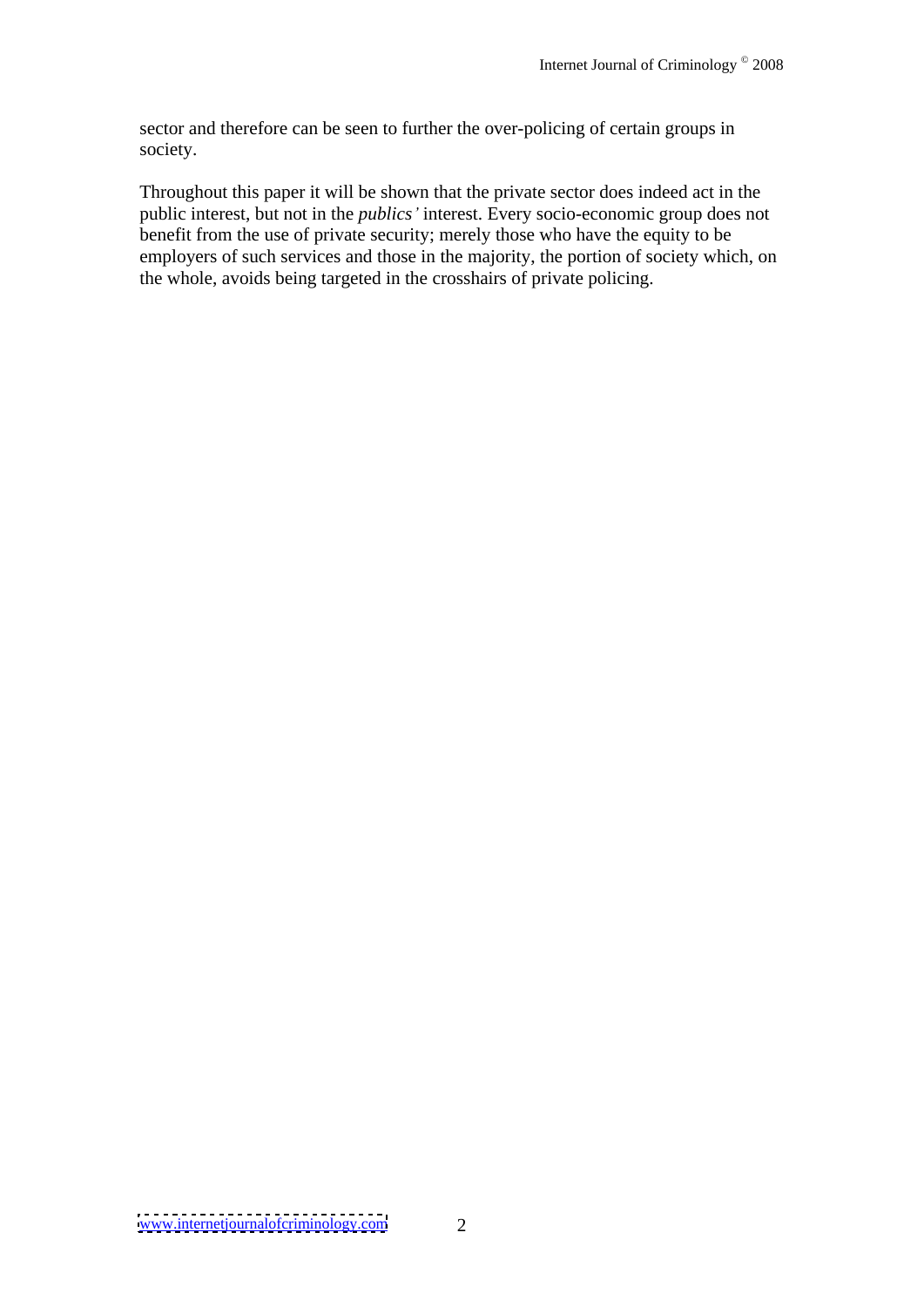# **Chapter 1 Policing and Nation**

#### *Policing is at the heart of the functioning of the state, and central to an understanding of legal and political organisation* (Reiner, 1992: 762)

In Britain there exists a strong link between policing and nation created by the style and tactics employed; a style often remarked as 'policing by consent'. Consensual policing is markedly different from what can be termed 'law enforcement', typically seen in the United States, where police and nation can often clash. The concept of law enforcement can be seen to create a divergence between the 'police' and the 'policed', however the British style of policing attempts to reconciles these two notions through the idea that a police officer, an agent of the state, is simply a 'citizen in uniform' (Loader, 1997: 5). This image creates a great deal of symbolism and aids in the construction of a British national identity through the imagery of the 'British Bobbie', with his distinctive uniform and restraint and as the 'very embodiment of the citizenly ideal' (Reiner, 1992: 763).

The citizen-constable and communicative style of policing is very much tied into the average citizen's sense of identity (Loader, 1997). One must therefore question what impact the increasingly important private sector will have on the hearts and minds of a citizenry so entrenched with the imagery of state policing. Dupont (2004: 86) remarks that 'too much symbolic capital can become a liability and create a window of opportunity for new actors ; especially at a time in which the average citizen is more likely to encounter private security personnel than a public police officer in their everyday lives, Crawford et al (2005: 56) suggest that only 43% of a police officers time is spent 'on the street'. These findings will be discussed later.

As the private sector begins to take a more visible role in the lives of the nation, relinquishing its 'junior partner' (Shearing and Stenning, 1983) label in favour of pluralism, it is important to consider Weber's (1948: 2) notion of the state's monopoly of the legitimate use of physical force . This idea is central to understanding the distinction, both conceptually and symbolically, between the public and private sector. The ability to enforce, if necessary, the laws of the nation is restricted to the state's police whilst the private sector remain subject to these laws, and, unlike some other jurisdictions, possess no greater powers than the average citizen (Stenning, 2000). In essence, the private sector can literally be seen as *citizens* in uniform' (Loader, 1997: 5). With the issue of legitimate violence so distinctive to agents of the state, it comes as no surprise that its citizens identify more, and give prominence to, state policing as opposed to private forms of policing.

Central to this is the idea of policing as a 'social good', a necessary component in the arbitration between the interests of competing individuals; the arbitrator being the state with its institutions and agents responsible for the execution of justice (Loader and Walker, 2001). In its role as referee, the state is embodied with the loyalty and service of its citizens, each trusting that the arbitrator will discharge its role with equality and fairness through the use of its police; 'public policing is one of the defining characteristics of state power' (Zedner, 2006: 78) and is viewed as a constituent and expression of national identity (Loader and Walker, 2001: 20).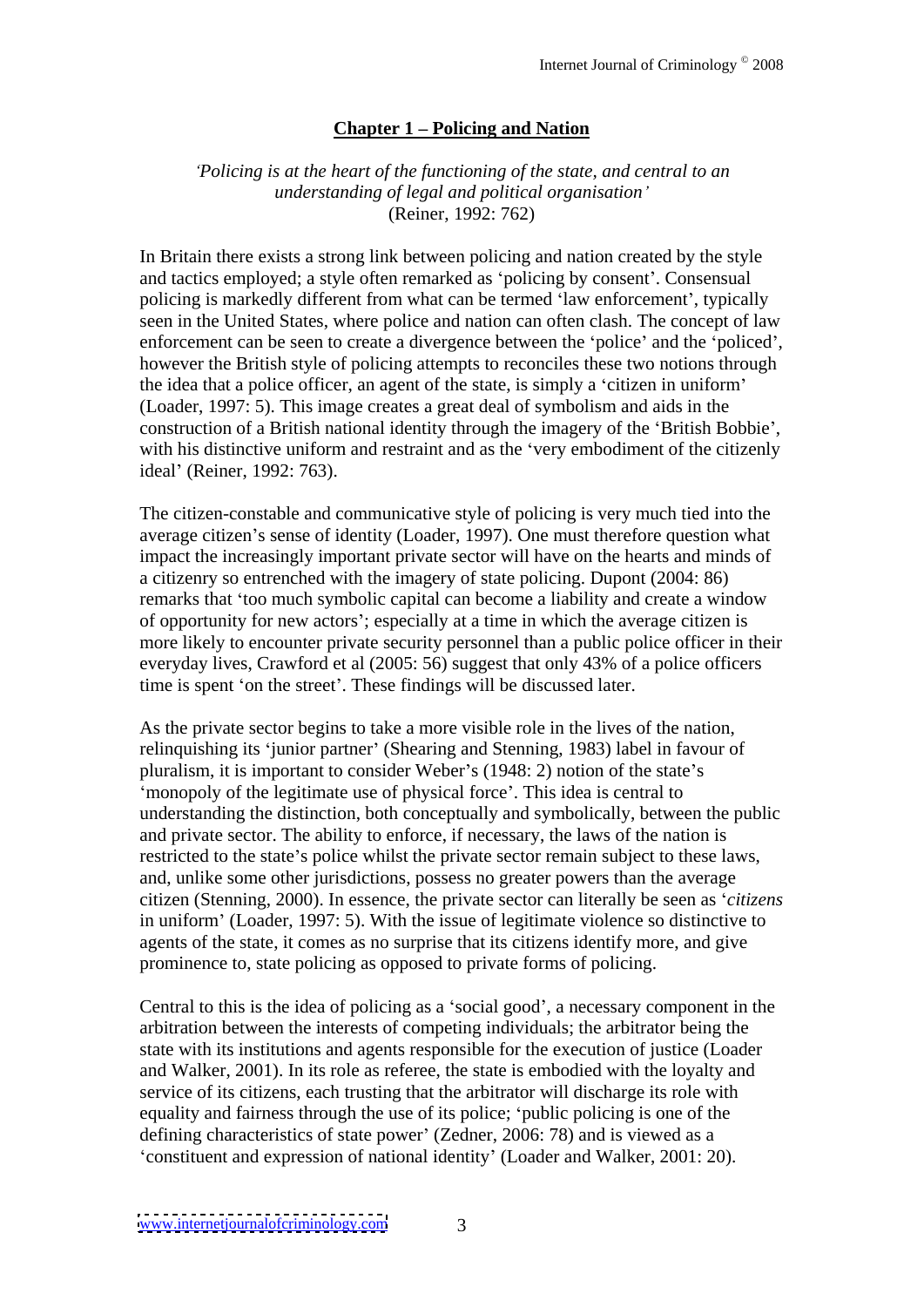The need for, and identification with, the public police is merely cemented by the existence of private security, whose aims and objectives differ greatly from those of the state. Policing provision on the basis of equality is replaced with provision dependant on equity with the objective of justice replaced with the aim of security. Bearing this in mind, state policing is seen to have a wider remit than simply the enforcement of laws and dispute resolution through its developed justice institutions, instead it is invested with the trust of its people to defend those who cannot defend themselves, or rather, cannot afford private security to defend them.

When discussing the idea of policing as social good (Loader and Walker, 2001), it is important to clarify the distinction between 'Justice' and 'Security', and this is not an easy task. Within the context of a debate over public and private policing, these concepts can be best explained as representing differing points on a timeline. Security' can be regarding as something that is pro-active and aimed at preventing transgressions of the law and society whilst 'Justice' can be seen as responsive to these infractions. 'Justice' is also viewed as a mechanism to put right what has gone wrong, or more specifically, to aid those individuals who have been wronged, and for this the state is rewarded with public support (Stenning and Shearing, 1979).

This is not to say that the concept of security is any less important than the concept of justice. Security, and the feeling of security, is an issue of everyday life; the feeling of safety and security is directly linked to one's ability, and willingness, to participate in everyday activities. One's feeling of security is very much linked to one's fear of crime (to be discussed later). Loader and Walker (2007: 94) forward a theory of 'collective' security, describing security as a bond that links every citizen together; people only feel secure if their neighbours feel secure . The notion of collective security is conceptually a difficult one for post-'Golden Age' policing; the fragmentation of society through, to barely name a few, internal migration, mobilisation, and globalisation, has led to a decline in the sense of 'community' and 'social capital' (Putnam, 2000: 22). During the 'Golden Age' and before, neighbours knew their neighbours, communal activities were prevalent, and social communities offered a sense of inclusion (Loader and Mulcahy, 2003). This age, however, has passed and the concept of community has given way to the notion of individualism.

The individualisation of society has grave effects on security and feelings of safety. Collective security is replaced by individual insecurity and trust is replaced by mistrust with neighbours becoming 'others': 'society fractures into a world of markets and tribes' (Loader and Walker, 2007: 210). This creates differing levels of insecurity in citizens, something discussed in the following chapter, and as a result, dealing with these insecurities becomes an individual matter, with some individuals requiring more security than others to feel the same level of safety.

This leads to the commodification of security and thus takes it out of the hands of the state and into the market of the private sector. Essentially, the generic equality of service provided by the state is no match for the tailor-made security solutions created by the private security sector, thus exposing the 'limits of the sovereign state' (Garland, 1996: 445).

As a result, a shift in policing policy has occurred in recent decades, notably with the Conservative administration between 1979-1997, towards a policy of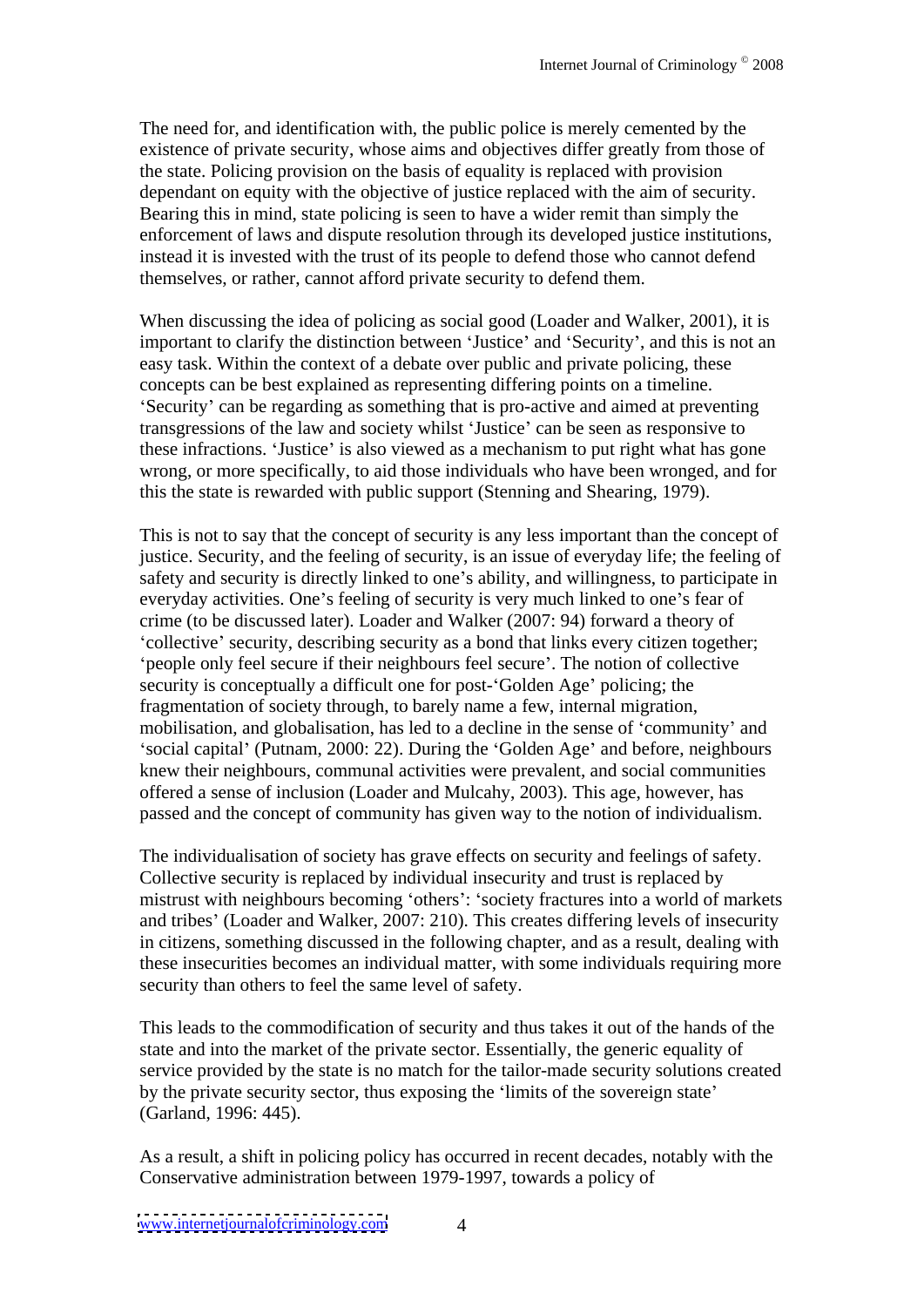responsibilisation . This shift has resulted in citizens playing a greater role in their own security and that of their home and belongings(Home Office, 1995). This represents an acceptance by the state that it cannot be the sole actor when it comes to the provision of security; thus acknowledging the 'myth of state monopoly' (Garland, 1996: 448). In devolving partial responsibility to the individual, the state has actively promoted the involvement of the private sector by opening up a market for alarm systems, CCTV, and manned security solutions to name but a few. One only has to ask, if the state is unwilling to provide them, then who else but the private sector? Johnston and Shearing (2003: 125) support this by remarking that the 'involvement of suitably regulated private security companies...can be legitimate, effective and efficient'.

Responsibilisation has had the consequence of increasing the role that security plays in everyday life. The securitisation of security is a double-edged sword. On the one hand, individuals become more security conscious and thus can make adjustments to reduce their personal risk of crime, but on the other hand this can breed a culture of excess in which the insecurity and anxiety towards crime far outweighs the actual risk of crime (Sherman, 1995; Duff and Marshall, 2000). This anxiety can have the same consequences as actual crime in terms of its effect on an individual's participation in society or community activities, although it must be asked what 'community' means in the Postmodern era. A situation only exacerbated by efforts 'to keep up with the Joneses' in an endless race/quest to feel secure through the purchasing of ever more elaborate security products. Resulting in the need to justify the need for additional security, the fear of crime takes on a life of its own, increasingly breaking from reality.

In addition to the expansion of non-state actors in the field of everyday policing, the state has also modified the way in which it runs its policing institutions and the values they embody. The Conservative administrations introduced working practices and attributes more commonly found in the private sector into the public arena, such as managerialism, cost cutting, and an emphasis on getting 'value for money'. A significant step towards these goals involved the civilianisation and/or privatisation of roles that were not deemed to be 'core' (Home Office, 1995) functions. For the most part, civilians were used to replace police officers in non-front line roles such as administration, intelligence analysis, and communications; it was cheaper to employ civilians than to use sworn police officers thus delivering bettering value for money in what was becoming more of a police 'service' than force. In more extreme cases tasks were being outsourced to the private sector entirely. These 'load-shedding' actions (Johnston, 1991 cited in Button, 2002: 22) encompassed a wide range of activities, including the transportation of prisoners and the guarding of courts and police stations.

These changes in policing are reflective of those occurring between nation and identity. As the nation and her identity develop into one of lower social capital and fractured hegemony, this led to increasing  $-$  and increasingly diverse  $-$  demands and expectations being placed on the public police. Such demands could not be satisfied solely by the public police, with Garland (2001: 119) suggesting that the movement towards a policy of the 'control' of crime rather than its eradication is symptomatic of the public police's inability to deal with crime, specifically low-level crime, and often their unwillingness to do so.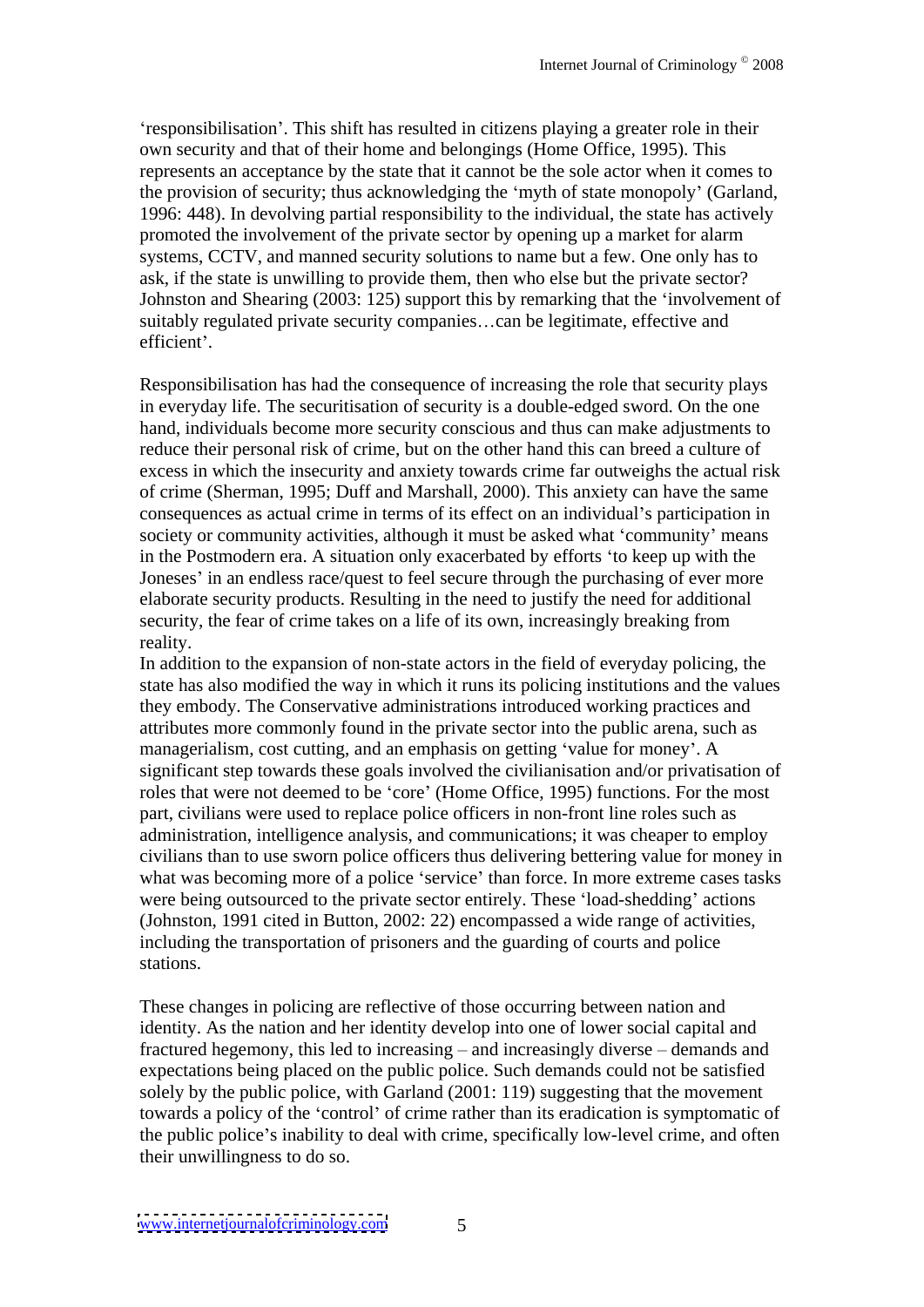The shift towards the management of crime 'as the de facto political priority for policing (Innes, 2004b: 155) shifted much of the responsibility for crime prevention and minimisation onto an increasing fractured and individualised nation who were now tasked with providing their own security provisions. The lack of community and social capital present in post-'Golden Age' society only served to further the diverse range of policing needs and place additional strains on the public police. This resulted in the invigorating of an already present private security market with increased demands for situational specific security solutions; the nation was told to play its part in crime prevention but the state did not have the capacity to assist them to do so. Thus the fracturing of society could be seen to 'spillover' (Niemann, 1998: 429) into the field of security creating a state-sponsored plurality of policing provision.

Evidence of this can be seen when examining the prevalence of the private security sector, taken from the sheer number of individuals employed therein. George and Button (2000: 30) estimate there are around 217,000 private security officers employed in the UK – Jones and Newburn (1998) put the figure of private security personnel even higher at  $333$ ,  $700 - \text{with } 140,000$  of them operating in a uniformed capacity. This results in there being 'almost two security personnel for every one police officer' (Button, 2002: 98). Such demand for private security by citizens, in addition to the creation of the thousands of jobs, can be seen through the financial turnover in the industry, which, according to Crawford (2003: 149), was £1,678 million in 2001.

The rise  $-$  or rebirth  $-$  of the private security sector coincides with a period in which the link between the state and nation is at its weakest. The average citizen is more likely to encounter private security personnel then a public police officer in their everyday lives as ever-increasing spaces designated as 'mass private property' employ these private resources in a pro-active attempt at crime control. Private security personnel feature heavily in the night-time economy, where citizens are usually required to submit to private security demandsin order to participate in entertainment venues. In the context of the night-time economy, Hobbs et al (2003: 42) suggest that 'approximately 30 to 40 (police) officers are engaged on public order duties at these times, whilst the crowds are simultaneously controlled by an estimated 1,000 bouncers working per night'. This presents the public with greater exposure to the private sector than the public police.

Also on the increase, discussed later, is the rise of mixed patrols, public policing carried out by contracted private personnel. Whilst the public police still retain the public's affection as the main policing provider, they are accepting that the state is not the only provider. the only provider.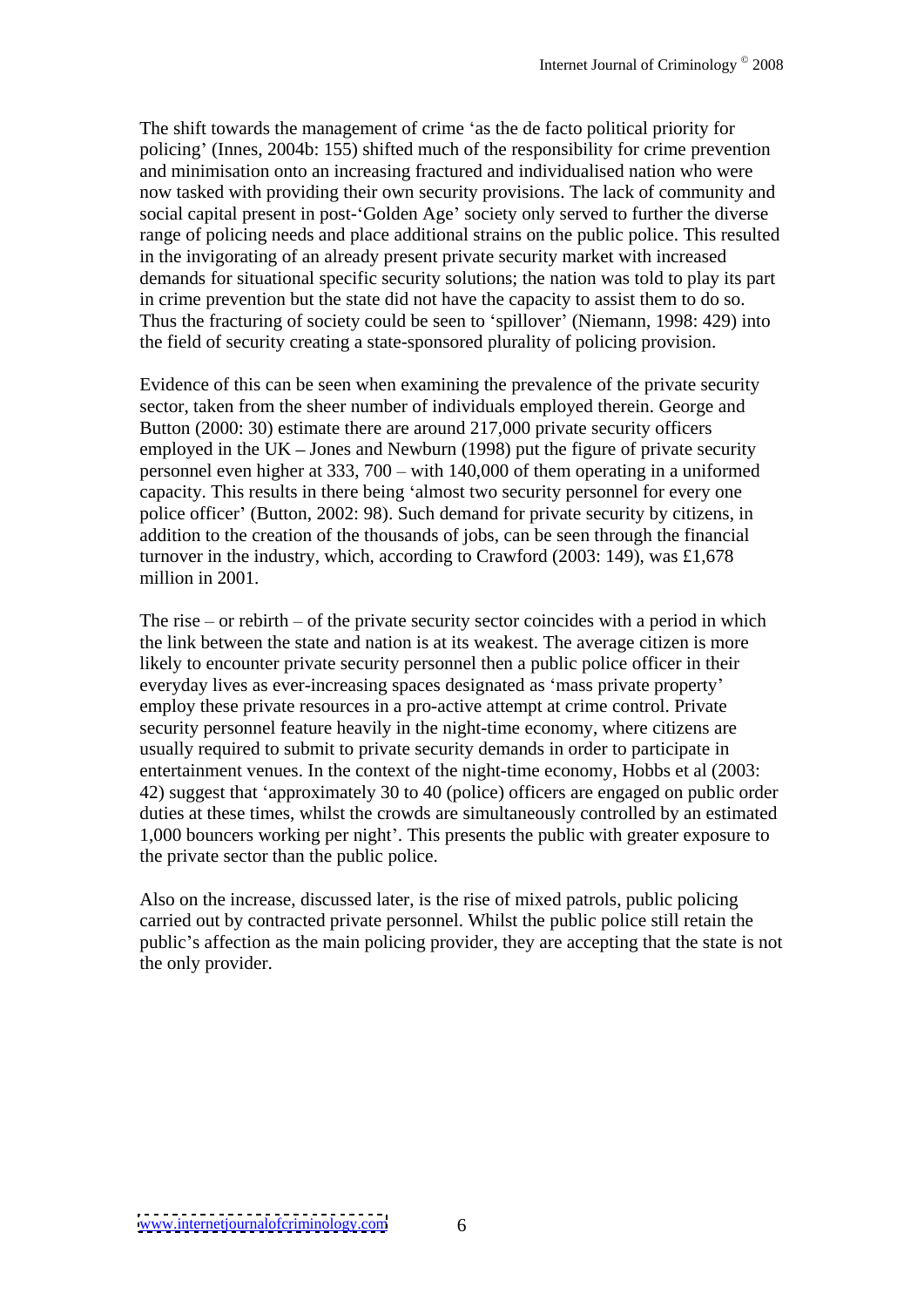### **Chapter 2 Crime as a normal social fact : Anxiety, Insecurity, and the Fear of Crime**

*As global insecurities and risks mix with and inform more localised anxieties about incivilities and anti-social behaviour within residential neighbourhoods, fear of crime has emerged as a major issue of public concern* (Crawford and Lister, 2006: 165)

Over recent decades, as discussed in the previous chapter, the amount of social 'capital' and cohesion in Britain has declined with increased social mobility and neighbourhood change (Putnam, 2000). This has led to a weakening of many informal social control mechanisms found in the community and occurs in parallel with the removal of many other forms of social control – sometimes referred to as secondary security providers (Jones and Newburn, 1998;  $2002$ ) – from the commercial arena. These agents of social control, such as bus conductors, train guards and public attendants have seen their control and security functions integrated into the responsibilities of every employee (Shearing and Stenning, 1983; Kempa et al, 2004).

The decline in community and social control has seen a corresponding increase in the fear of crime. This fear of crime is based on a fear of 'others'  $-$  akin to Garland's (2001: 137) 'criminology of the other'  $-$  or more specifically a fear of the *unknown*. Such fears are compounded by the fact that these 'others' consist of ones neighbours who, in previous generations, would have been known, and known well. Community change fostered by increased migration, both internal and external, has led to a decrease in social relations and what is 'known'. This fear of the unknown presents problems for a public policing model that produces identifiable victims and blameable villains' (Hollway and Jefferson, 1997: 265), as the victims are too numerous and villains not always real. This imagery can be used to demonstrate the central issue when discussing the fear of crime, risk. The differences between actual and perceived risk fluctuate greatly and are dependant on a variety of economic, social, and geographical factors. This has resulted in the erecting of barriers and defences to protect the individual over (and from) the community. Individuals have preferred to shut themselves off from the community rather than seek social integration (Low, 2004), which has led to a boom market for the private security industry. However, as discussed in Chapter 3, the private security industry should not be seen as a solution without flaws.

The fear of crime has been fuelled by another private industry, the mass media. The media have been instrumental in creating a 'perceived' risk where it did not exist before and one that grossly overshadows the actual risk faced (Sherman, 1995; Duff and Marshall, 2000). Ironically the media have been most successful at instilling a fear of crime into those who have less to fear from crime, the middle classes (Cohen,  $2002$ ). Gunter (1987: 61) remarks that the mass media can be most influential 'when direct experience is lacking', as seen in the middle classes and as such forms a primary source of information about crime. The higher socio-economic groups have a greater ability to locate themselves in areas far away from the high crime estates of the 'police property' (Cray, 1972), and as such have little to fear from crime. This is in direct contrast to a mass media that stress the 'random nature of crime' (Sacco, 1995: 150) and something to which everyone is constantly at risk. This fact is compounded by the disproportional reporting of 'high' crimes  $-$  murders and rape  $-$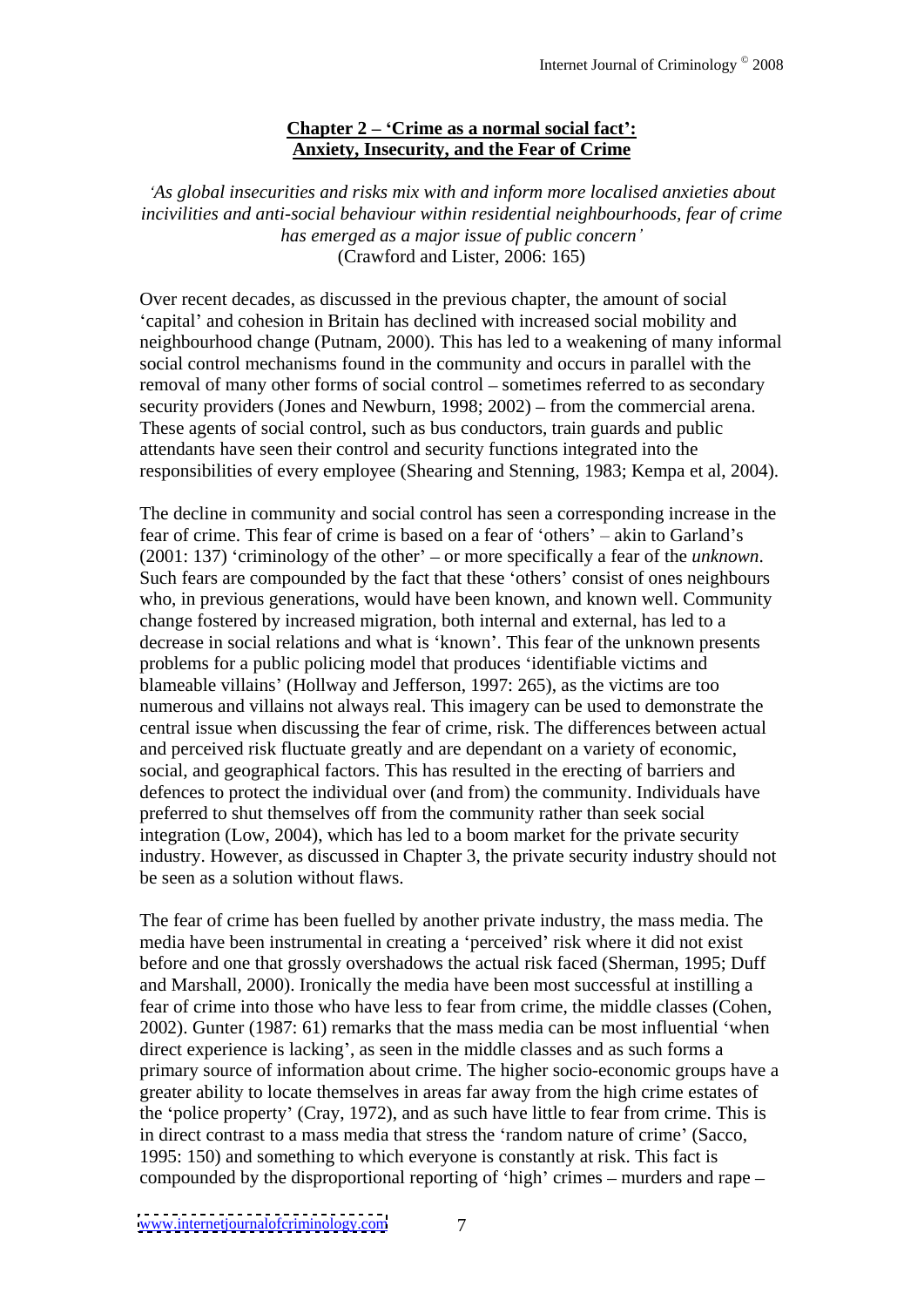and the resulting 'moral panic' (Cohen,  $2002: 1$ ) by the press over more common less violent acts of deviances, thus instilling a greater perception of danger and risk. As a result, those with the highest fear of crime and the greatest disposable income are most able to purchase security products in an effort to protect themselves from an unseen threat, a threat that is debatable as to its existence.

The fear of crime and the unknown can be considered a social construction (Liska et al, 1982). The role of the mass media in the construction of fear of crime has been discussed in relation to the middle classes; however there are other ways, and for other classes, in which a fear of crime can be created. These are through 'direct experience' of crime or through 'interpersonal communications' (Garofalo, 1981: 844). The former is self-explanatory; an individual's fear of crime emerges through direct contact, either as an offender or as a victim, with crime. In this case, such disproportional reporting in the mass media is dismissed as what it really is, exaggerated reports designed to sell a product. The latter comprises elements of both previously discussed fear-creating tools. An individual's fear of crime is created through the recalling of crime experiences, either directly or indirectly (such as mass media reports), or from others, such as friends or neighbours (Low, 2004).

The fear of crime is a very subjective concept and affects every citizen differently. Consequently, there is an exponential increase in the range of policing services required, or rather demanded, placing an incredible strain on the public sector. This is an issue to be covered in the following chapter. Whilst the concept of 'actual' risk can be quantified, one's sense of 'perceived' risk varies greatly depending on personal attitudes, circumstances, and experiences. However, every citizen will, to one degree or another, suffer the same negative effects of a fear of crime (Wilson-Doenges, 2000). These effects include the avoidance of people and places, a fear of 'others', and withdrawal from what little remains of the community, causing further decline. Whilst these effects are linked to a psychological fear of crime, it is important to stress that these can also be characterised as the effects of being a victim of 'actual' crime. This idea is central in giving the 'fear of crime' the recognition that it deserves when considering policing policy (Liska, et al, 1982), and anchoring the concept of a fear of crime being just as debilitating and having 'just as real consequences as actual crime does (Wilson-Doenges, 2000: 600). The only difference is combating the fear of crime does little to reduce the occurrence of actual crime and as such receives limited attention from an overstretched public police service, consequently setting up a market for the private sector.

This has a regressive effect on citizen confidence in the public police. An increasing fear of crime serves to highlight the public police's increasing inability to respond to it, and in a vicious circle, this then serves to increase the fear of crime; confidence in the police becomes another factor facilitating or muting the development of fear (Box et al, 1988: 342). This is a cycle that the public police have little control over, as the finite resources of the state cannot match the seemingly infinite demand for security; 'public demands on police time have grown significantly, leaving little time for non-incident-based interaction' (Crawford et al, 2005: 1). It must be noted, however, that responding to the fear of crime does not necessarily have an impact on actual crime rates (Bahn, 1974), and for this reason the public police have been forced to allocate their resources in a manner to maximise their use, namely responding to actual crime. Additionally the public police, as agents of the state, have to be careful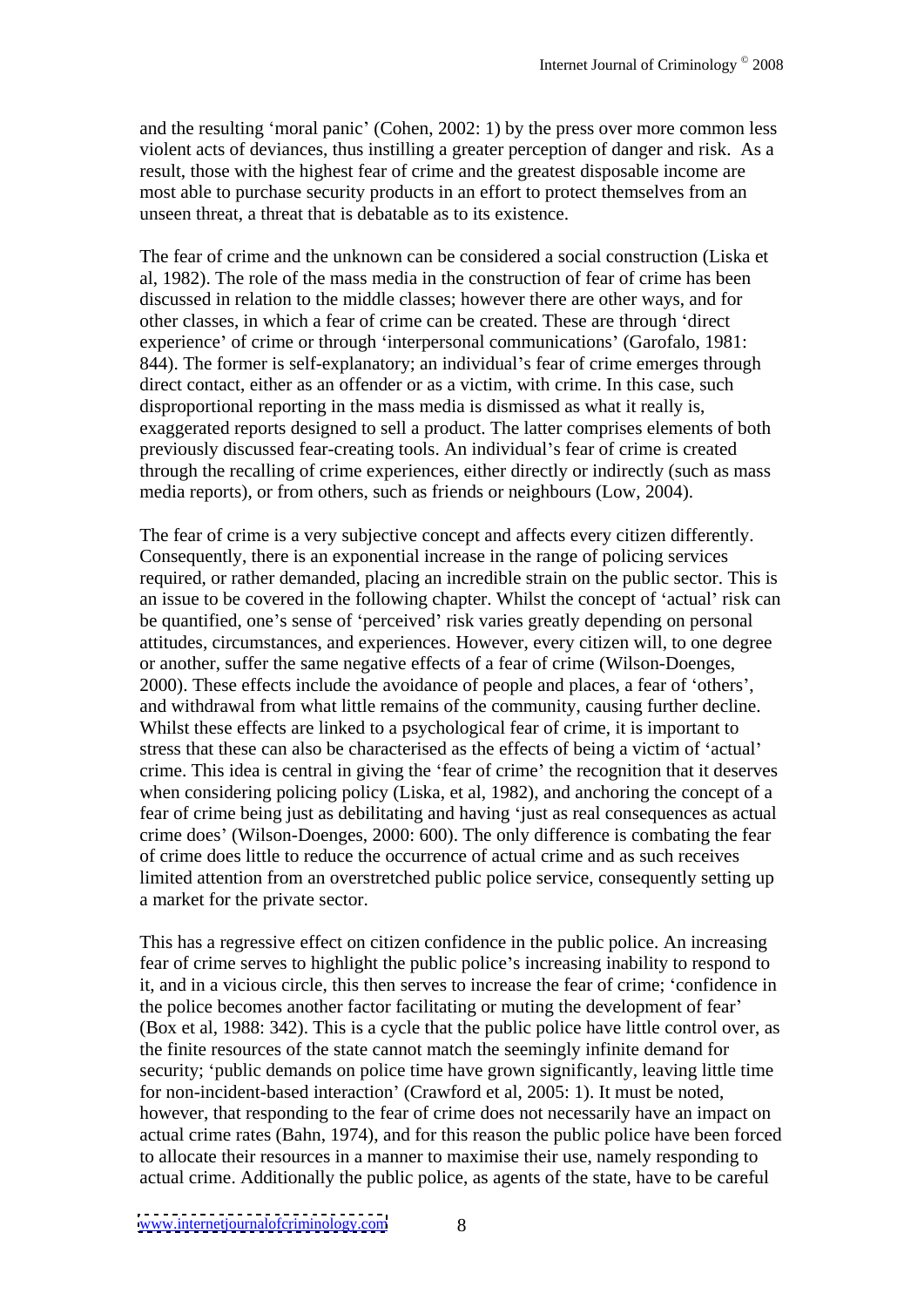so as not to over-police citizens. An ever-present uniformed security reminder can only serve to reinforce the very insecurities they are attempting to counteract; in doing so 'it risks fostering vicious circles of insecurity...that ratchet up police powers, security technologies, and their attendant rhetoric in ways that it becomes difficult then to temper or dismantle' (Loader and Walker, 2007: 12). It is this argument whereby one can envisage discreet private sector involvement in the form of technology (Lyon, 2003) restraining the state to arbitrator and allowing individuals to make their own additional security provisions. The consequences of this shall be discussed later.

An individual's proximity to crime is not the only factor in determining 'fear' of crime; an additional, key, component is the extent to which they are able to take measures to reduce such fears. The public police have limited resources and must employ these in a utilitarian manner which leaves many individuals and areas lacking the security provision they need, or rather feel they need. Whilst the public police can prioritise areas that are most in need, there will undoubtedly be others similarly in need. Citizens must now rely on private security to supplement their own personal security needs and the private sector is very good at providing adaptive, contextual, and personalised security solutions, *for a price* (Button, 2002; Loader, 1999). An individual's 'perceived' fear of risk and crime, however unreal and therefore not supported by public police resources, can be combated though supplementary private policing. However, as the private security sector conducts 'policing for profit' (South: 1988), the issue of equity plays a central role in determining whether an individual can acquire these touted private security solutions and this shall be explored in the following chapter; 'responses to fear involve costs that people are more or less willing and able to endure' (Garofalo, 1981: 846). The theoretical argument here is that, for a price, the private sector can play a part in combating thefear of crime by providing the personalised service that the public police cannot (Button, 2002). The popularity of private security solutions can clearly be seen through the vast turnover and number of staff employed, as demonstrated in chapter 1.

Reducing the fear of crime reduces social isolation and promotes re-engagement with community (Low, 2004) and up until now the argument for private security has focused, and remained, at the level of the individual, providing individual solutions for individual citizens and thus ignoring the issues facing the wider community. Crawford et al (2005: 1) remark 'modern pressures on the police have served to pull officers away from locally tied patrols into reactive duties...leaving little time for non-incident based interaction between police and local communities . The increased demand that the public police now face has served to make them more re-active and withdrawn from the community, to only be seen when there is a problem, thus straining the link between police and community, almost creating an 'us' and 'them' situation. The withdrawal of the public police from visible patrolling, which provided a 'presence, always near, always comforting [offering a] feeling of security and safety' (Bahn, 1974: 341), has occurred at a time when other 'formal and informal forces maintaining public order are increasingly powerless' (Taylor and Covington, 1993: 374) through their decline in presence or the removal altogether of these people and symbols of authority in the community.

The removal of visible patrols in communities has played a role in the rise of anti social behaviour, fear of crime, and community decline (Innes, 2004a; 2004b). The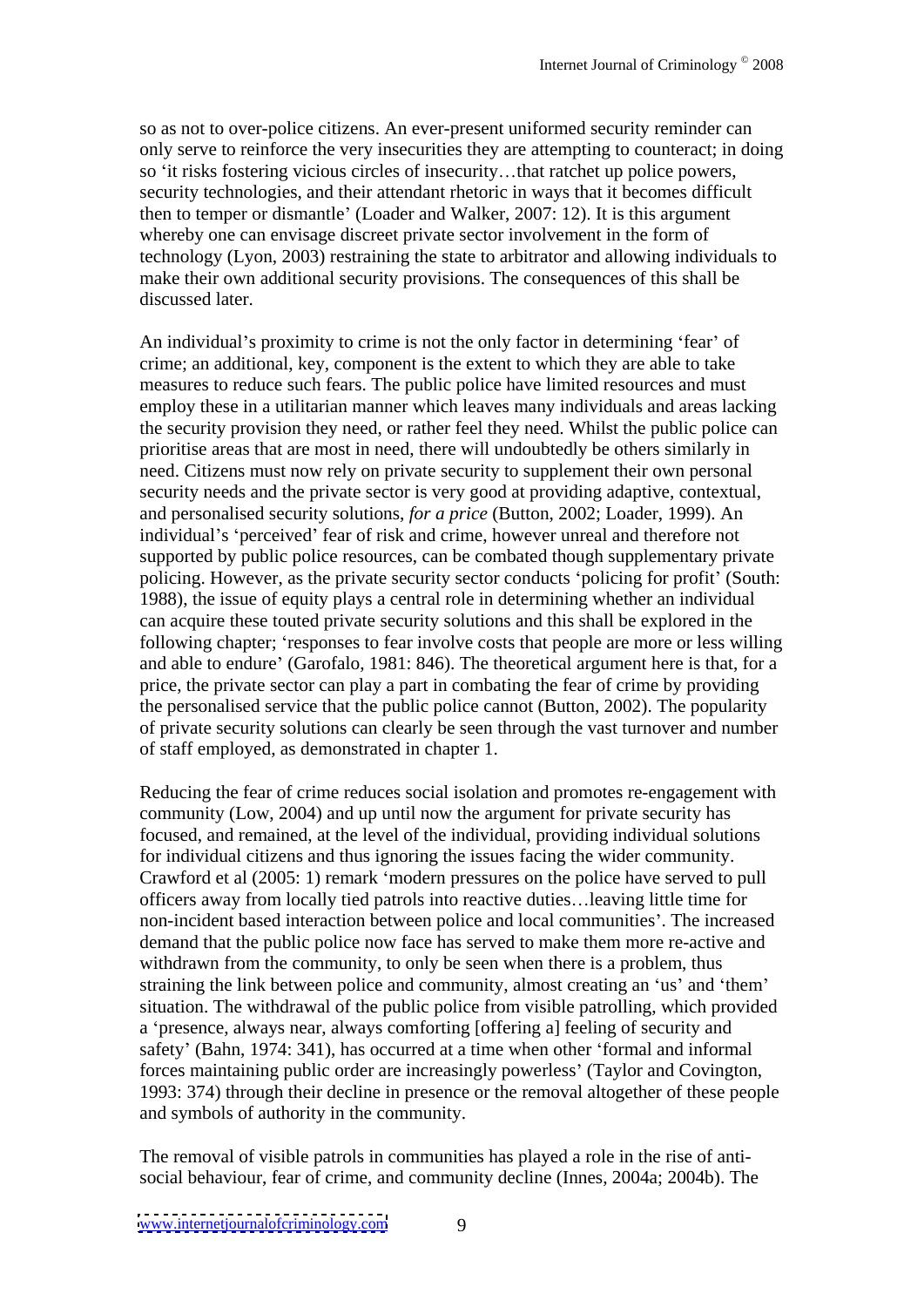lack of observable authority, symbolic and empowered, has led to many 'signal' crimes such as vandalism, graffiti, and 'broken windows' going unchecked leading citizens to 'define particular criminal incidents as indicators about the range of dangers that exist in contemporary social life and that might potentially assail them' (Innes,  $2004a$ : 15). Skogan (1986: 206) remarks that 'stability means that the neighbourhood as a social system reproduces itself ; the lack of stability created by signal crimes leads to an increase in fear, which, in turn, leads to the further decline of community and flight.

Similar to the security provisions in gated communities, seen notably in the USA, private security can be contracted by a municipal authority to perform a visible patrol and deterrence function; 'guards are thought to deter crime by keeping those who are potential criminals out' (Low, 2004: 122). Private security patrols in Britain have been 'primarily focussed around deterrence and reassurance' (Crawford et al, 2005: 25) aimed at dealing with anti-social behaviour, vandalism, and providing reassurance. A study, conducted by Crawford et al (2005: 32), focused on the use of private security 'community rangers' found that 47% of respondents felt that the visible patrols promoted reassurance, leading to 28% feeling safer during the day and 31% feeling safer at night. It must be noted that the use of private personnel in a patrol function does not provide the same level of authority as that of a police officer. The powers of the private personnel are limited to that of an ordinary citizen and as such rely on the symbolism and perceived authority that their rolegives; whilst they have a role in deterrence and reassurance, the public police are still integral should a situation escalate (Stenning, 2000). For example, the 'moving on' of antisocial youths would rely more on the persuasive communication skills of the private officer in the absence of the public officer's constabulary authority. Despite this, it is the private security sector that is 'driving the provision of visible reassurance' (Crawford and Lister, 2006: 168)

The use of private security personnel as dedicated patrol officers, as compared to public police officers who spend an average of only 17% of their time on patrol (Crawford et al, 2005: 56) can have an impact, as shown, on making citizens feel safer and participate in a greater range of social activities and thus have a greater engagement with their community.

The use of private personnel can also have positive repercussions out with the community as a result of better intelligence gathering. Private security can act as a link between the public police and the citizenry. In many areas in which private personnel are contracted, typically high-crime estates, individuals are more likely to pass on information regarding acts of criminality to the private 'police' rather than the public police; 15% to 29% of those surveyed said that they would pass on intelligence to private security but not the public police (Crawford et al: 2005: 37-39).

These statistics, and the lack of support for the public police they demonstrate, question the assertion by Loader and Walker (2001: 20) that public policing is a constituent and expression of national identity ; one must question how the public police can be a symbol of national identity when a significant majority of citizens do not identify with them. If citizens will not engage with the public police, then it is of practical importance to identify another policing provider, especially in high-crime estates where intelligence is of most importance; of even wider importance is the need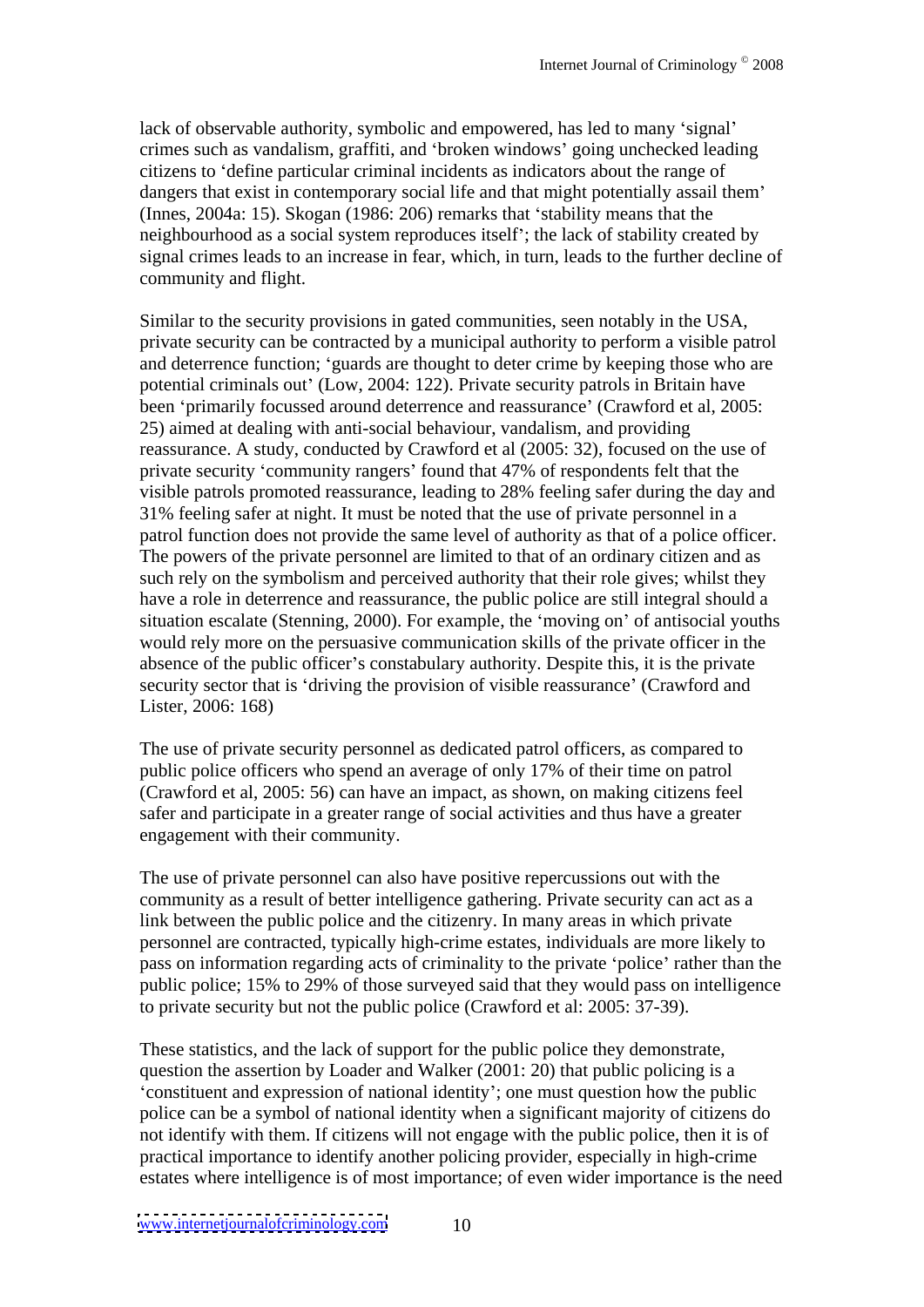to identify the reasons why these citizens do not engage with the public police. This clearly demonstrates the ability of the private sector to perform in the public interest, by its ability to gather intelligence and provide the reassurance that the public sector  $\theta$  the state  $-\text{cannot}$ .

Ironically the greatest public interest role that the private sector is given may actually come from the fact they are not agents of the public police and are detached from the politics of the state. However this line is blurred significantly when private security is contracted to carry out public policing roles, therefore acting on behalf of the state.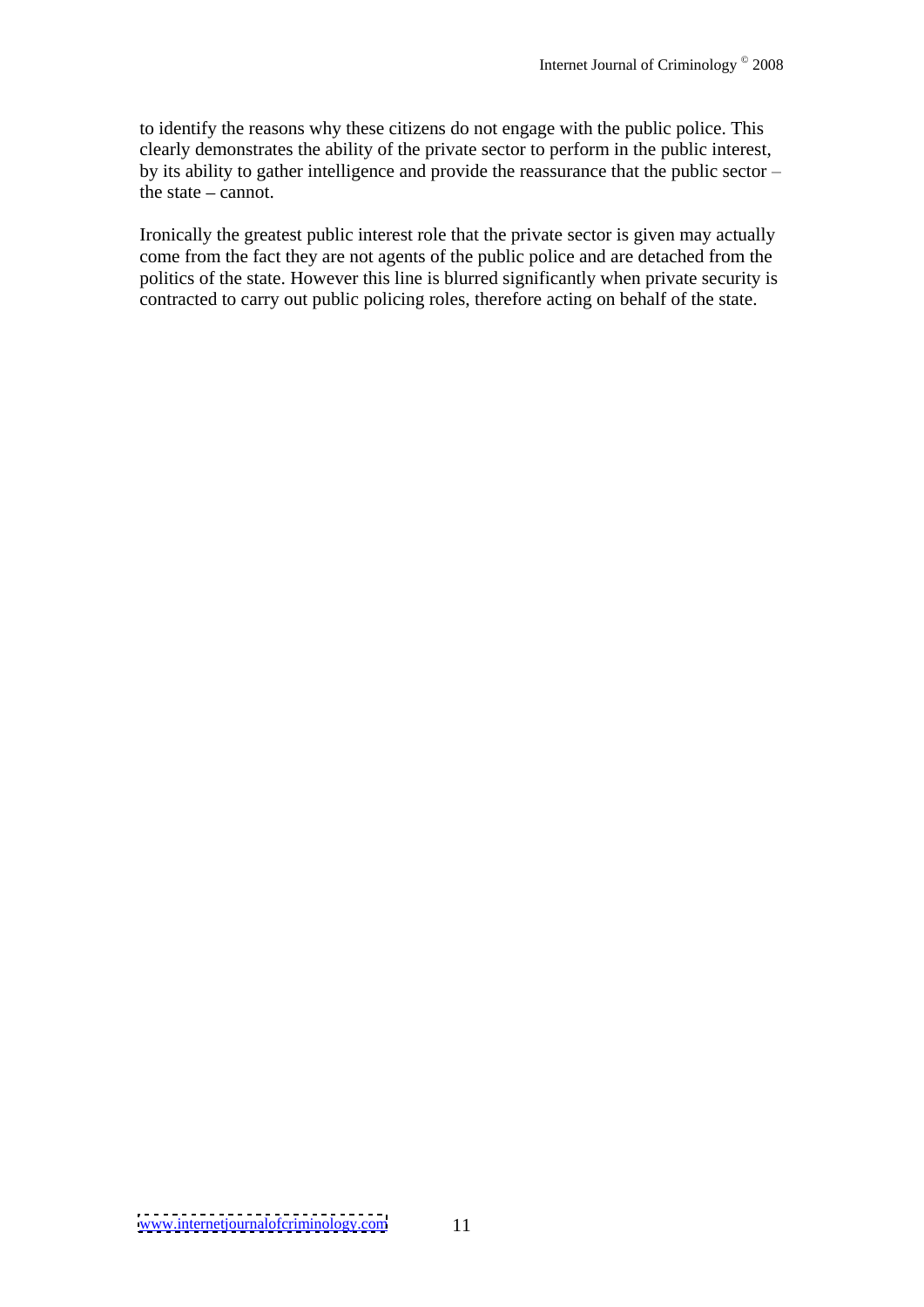## **Chapter 3 Private Security as a Commodity and the Effect on the Collective**

*Paid non-state policing agents have taken on an increasingly wide range of activities and services once thought to be the exclusive domain of state policing agencies, to the point that it has become dif icult to find an activity undertaken by the public police on behalf of citizens that is not in some place also of ered to paying customers through*

*the private security industry* (Kempa et al, 2004: 563)

Much has been made of the fact that the motivations of private security are very different from that of the public sector, most notably the extent that the concept of security has been reduced to a commodity (Newburn, 2001). This commodification turns the concept of 'security' into a double-edged sword; on one hand, private security can be used to supplement existing arrangements provided by the public sector (Kempa et al, 2004), but this also increases the role of equity, social capital and individual sense of risk (Liska et al, 1982). Utilising private security in the public sector is a juggling act that must balance the motivations of profit with the ability to achieve wide community benefit, as seen with reassurance policing discussed in chapter 2.

The conceptual differences between justice and security have been stated previously and it is important that the private sector, in order to assert any form of legitimacy, confines itself to the latter. Private security cannot be a provider of 'justice' as this concept demands the distribution of resources following egalitarian principles of fairness and need (Brodeur and Shearing, 2005). Instead the private sector provides resources and provision in line with plutocratic principles, that is, in exchange for equity. As every citizen's ability to accumulate wealth and capital is different (Rawls, 1999), so is their ability to purchase security from profit-making bodies. As such the concept of justice, and the principles it ascribes to, is incompatible with the concept of profit, if privatisation is understood as implying the notion of personal profit, such a notion directly conflicts with the requirement of impartiality, which is the constitutive of justice (Brodeur and Shearing, 2005: 395). Therefore suggesting that private security operates in the public interest is a difficult task.

Private security, by its very name, relies on 'the ability and willingness to pay' (Loader, 1999: 374), and as such, provision is closely linked to issues of wealth and social class. It is often remarked that those who can afford such provision, the middle and upper socio-economic groups, are actually the citizens who need it the least (Low, 2004). Due to their social mobility, facilitated by accumulated wealth, these citizens can often relocate to safer areas that possess much lower crime rates and social problems, leaving those of lower socio-economic status to suffer the consequences of crime (Low, 2004). Despite their 'flight' from these problem areas, a fear of crime still persists amongst the middle classes, fuelling a market for private security. Possessing significant resources, they can be said to acquire too much security when compared to the actual risks they face  $-$  basing their security on inaccurate perceived' risks. As a result it can be said that 'the poor get justice and the rich get security' (Brodeur and Shearing, 2005: 396); the 'rich' have the greater, excessive, ability to prevent crime occurring, whilst the 'poor' are limited to the after-the-fact services of the public police. Despite the fact that if the 'poor' had access to private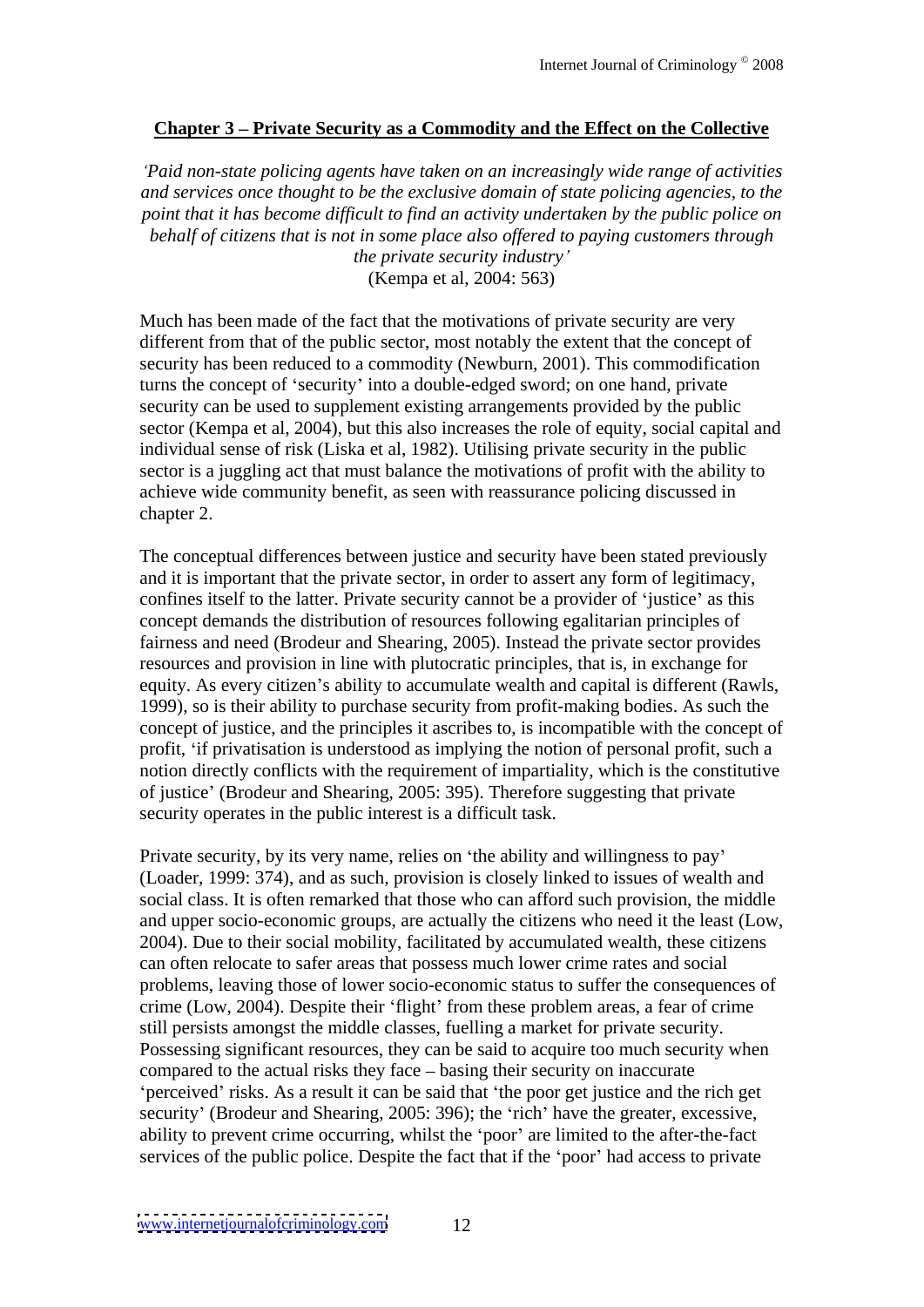security they could potentially have more to gain than their wealthier counterparts (see chapter 2).

The use of private security, it is argued, can have a detrimental effect on the sense of collective and community through its use of situational crime prevention. Whilst SCP can prove successful at reducing crime rates by providing crime prevention methods tailored to a specific situation or context, it does so by creating and promoting a fear of 'others' through widening the focus of security from the observation of potential offenders to the engineering of physical space (Low, 2004; Smith, 2000). In doing so, SCP has the effect of orientating crime into a 'normal social fact' (Garland, 2001: 128) to be managed, and this has the resulting effect of increasing the pool of potential offenders and suspicion to include every individual; 'SCP emphasises specific situations, as opposed to the stable dispositions of individuals, as the interesting determinants of whether a criminal act would occur' (Smith, 2000: 147). It can therefore be argued that it is in the interest of the private security companies, motivated by profit, to cultivate this fear of 'others' in order to maximise sales. In order to create a continuing, and increasing, demand for security products, private security companies must devise new situations and threats to market to consumers; the fear of crime is 'an economic opportunity to be exploited' (Lyon, 2003: 67). This results in the increasingly fearful citizenry withdrawing further from the community in response to the perceived risks that they face from the constructed threat of the others (Wilson-Doenges, 2000). Such a threat serves the private companies at the expense of the public interest.

The increased marketing and creation of new threats serves to bolster the revenues of private security companies (Crawford, 2003) and serves to create a security culture mirroring the trends of the modern age, one of excess. The increased diversification and commodification of security has resulted in a society that has seen the feeling of insecurity become dominant over that of security; Newburn (2001: 842) remarks that the very visibility of such hardware is a regular reminder of insecurity . This has in turn created a seemingly endless demand for security, and security products, which has confirmed the insecurities of many citizens, and thus the circle is repeated (Loader and Walker, 2007). In essence, too much security reinforces citizens insecurities and fears resulting in increased 'perceived' risk; "my" increased protection is bought at cost of "your" increased risk' (Duff and Marshall, 2000: 25). One only need examine recent crime statistics to observe that whilst actual crime is falling, insecurities and fears are rising. It can also be observed that, in the culture of excess, discrepancies between 'actual' and 'perceived' risk are at their greatest at a time when private security is most prevalent, to which Lichtenstein et al (1978: 575) conclude 'fear sells'.

A significant factor driving the increasing demand for private security is that of individual risk and fear (Liska et al, 1982). The introduction of security providers other than the state, coupled with the state's policy of responsibilisation, has seen issues of security transferred to the individual level (Home Office, 1995). In turning the issue of security away from one of collective state provision into one of subjective individualism, individual feelings, personal experiences, and understanding of risk replace the objectivity and expert knowledge of the state. This results in security provision becoming fractured, with the (as close to) uniformity of collective state security provision being supplemented by an uneven distribution of private security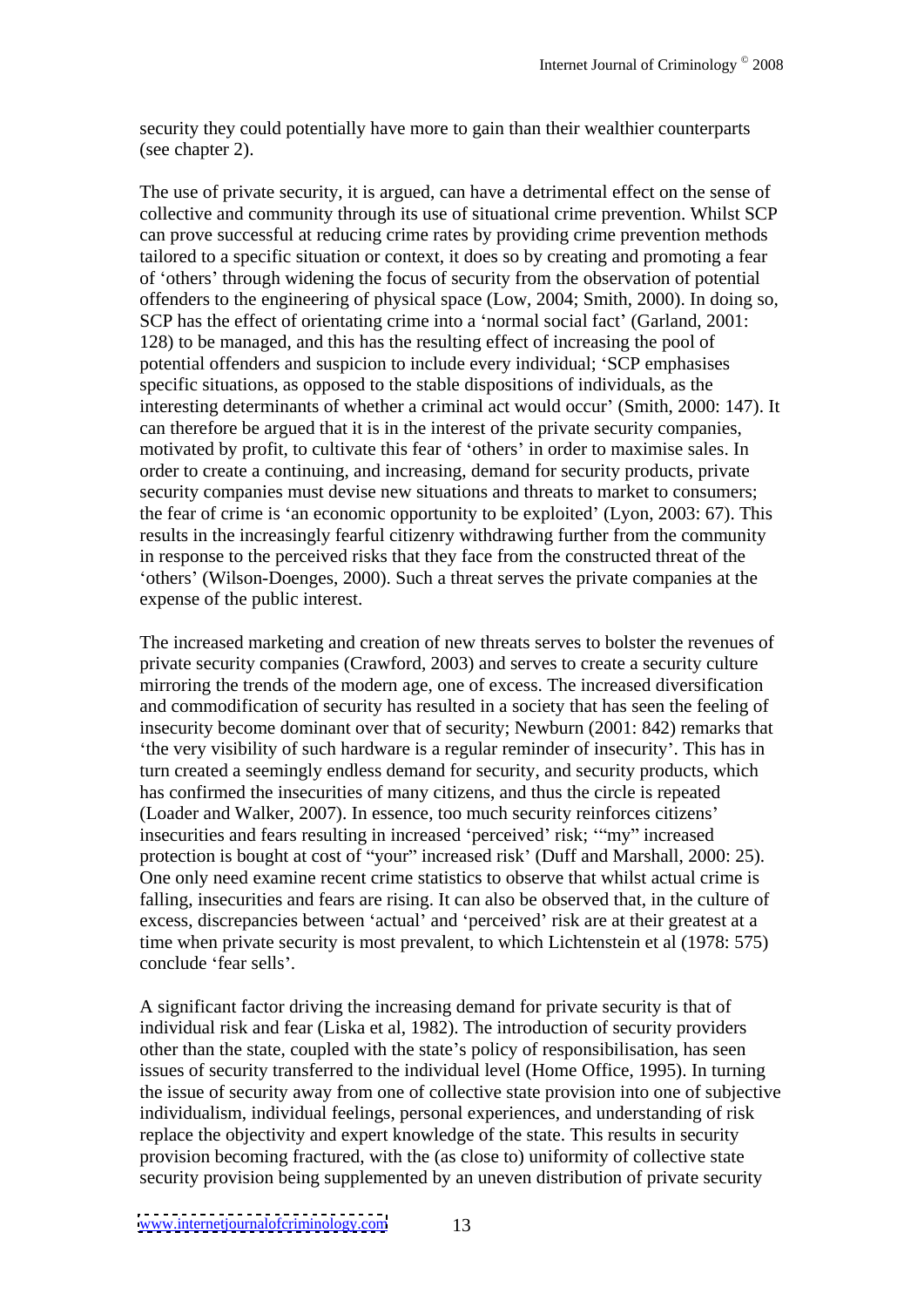products and services, dependant on a citizen's own unique sense of fear (Loader and Walker, 2007); 'policing now reflects the processes of pluralism, desegregation and fragmentation which have been seen as the hallmark of the Postmodern' (Newburn,  $2001: 835$ ). A citizen's access and availability of equity serves as an overriding, and dichotomising, factor in this patchwork of private provision, allowing those with greater equity to procure a greater level of security in response to their disproportional fears (Low, 2004). Whilst, at the same time, increasing the 'actual' risk to those citizens who cannot afford extra security, as, according to environmental criminology, crime is not abnormal but rational; criminals choose to commit crimes when the expected gains outweigh the expected costs' (Sherman, 1995: 104). Situational crime prevention, therefore, has the potential to displace crime away from the citizenswho can afford SCP and foster it into those citizens who lack the equity to purchase; would-be burglars turn their attention from well-protected houses to others which are less protected' (Duff and Marshall, 2000: 25).

It can be argued that citizens have a right to purchase additional security from private providers, even if it is in response to an over-inflated sense of risk, in order to 'fill the gap (Lipson, 1988: 16), in their eyes, left by the state. The existence of private security could be considered an 'extension of the age-old principle of self-help' (Stenning and Shearing, 1979: 268). That is, the principle that citizens are entitled to take steps to address deficiencies that, in this case, revolve around their feeling of security. The previous point argued that private security could be considered unfair, and against the public interest, as it is biased against those of lower socio-economic standing. Taken from the other side, however, it could be considered unfair to prevent individuals from purchasing private security simply because others cannot. In ruling that private security is against the public interest, due to the necessity of equity, it forces those who feel they need extra security to suffer the effects of their feelings of 'perceived' risk. These anxieties and the prevalence of risk, and therefore this scenario, are now 'an endemic feature of the "local structures of feeling" in the late modern British city' (Newburn, 2001: 836).

The argument here is both a normative and moral one, and is one that questions which option is the lesser of two evils and therefore represents the least negative impact on the public interest: allowing citizens to purchase private security at the expense of others, or preventing those individuals who desire extra security from the private sector from purchasing it because not everyone can afford it. The values of democratic society suggest that it is better to allow individuals to make free choices rather than restrict them. It could be argued, however, that individuals are not able to make free choices regarding security due to the vicious circle of insecurity that it brings with it.

In order to mitigate, or retreat, from this ethical and moral dilemma, it is worth considering why individuals at the basic level are demanding additional security and seeking it from non-state actors. Private security companies can attribute, at least to a degree, their continued existence to the public demand for their services. It must be questioned as to why citizens are not turning fully to the state for extra security. One answer is that the concept of security, and the ability to 'feel' secure, is so subjective and individual that the state is simply unable to meet the demands of, potentially, 60 million different citizens demanding the corresponding number of unique security solutions resulting in the provision of security becoming 'ever more fragmented and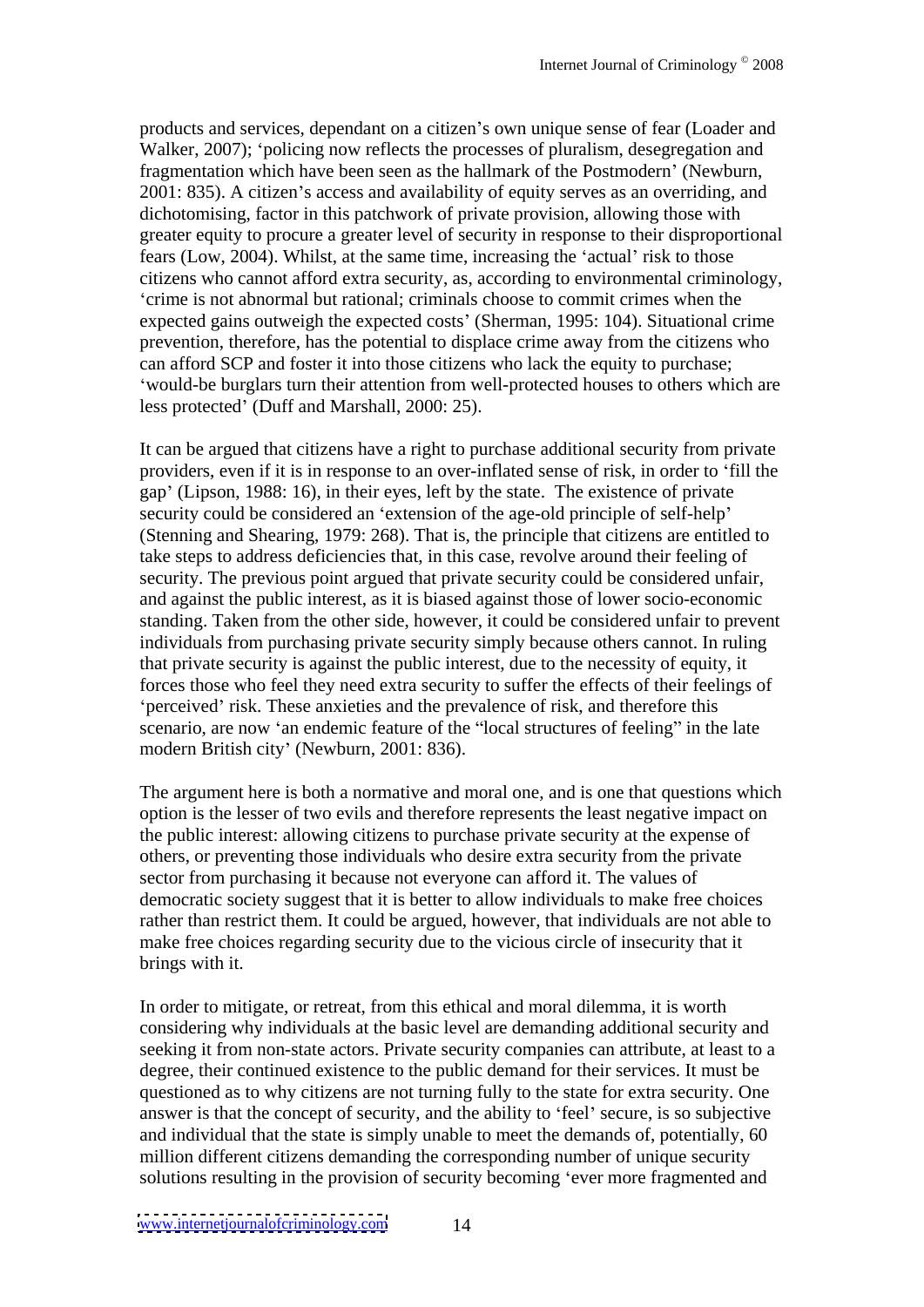commodified' (Loader, 1999: 374). The state is simply too restricted by its limited resources and, partly out of the fear of over-policing its citizens, its precarious position in the Postmodern era to do this, leading to the state 'being unable to provide the appropriate level of security demanded' (Button, 2007: 110). Therefore, it could be argued, the private security industry is providing a public service role by filling the security gaps left by the state in response to public demand  $-$  even if they do proceed. for the purposes of profit, to stretch these gaps a little wider.

However, the extent to which private security is able to 'fill the gap' (Lipson, 1988: 16) supposedly left by the state is limited. Putting aside the technological aspect of private security, such as alarm systems or CCTV, and turning attention to the manned private security sector, which outnumbers the public police two to one (Button, 2002: 98), it can been seen that their powers and responsibilities differ greatly from those of the public police. Private security derives its power from private property and the property rights invested in the owners of such property; private security personnel act as agents of the owner and are responsible for enforcing their rights (Stenning, 2000). In public areas and spaces, the powers of private security personnel are limited to that of the average citizen, creating a situation in which private security are 'generally restricted to the private settings of their employers' (Marx, 2001: 166), though the extent to which this is true varies from jurisdiction to jurisdiction. In recent decades, however, there has been a rise in 'mass private property', such as shopping and recreation centres, which are publicly assessable but privately owned. This rise is mass private property increased the number of 'environments conducive to forms of private policing' (Kempa et al, 2004: 562) and has expanded the reach and amount of contact that private security personnel have with the average citizen.

Access to these publicly accessible private areas is on condition that a citizen accepts the rules of the owner, which in many cases results in the suspension of citizens rights in areas of behaviour and dress code. Failure to adhere to these rules may result in the exclusion from these private premises (Kempa et al, 2004; Presdee, 2000; Stenning, 2000).

The private security sector, despite the trumping of certain citizen rights and their resultant 'policing of social behaviour' (Presdee, 2000: 161), plays a public interest role in the case of mass private property. As these properties are privately owned yet publicly accessible, they constitute private land and because of this the public police are limited in their powers and ability to police these areas (Stenning, 2000). However, areas in which there are large congregations of individuals require policing, and this is where the private security personnel play a key role in maintaining the safely and feeling of security of the law-abiding majority; members of the public may feel more confident about the levels of protection afforded to them as they navigate and negotiate public space' (Innes, 2004b: 161).

The policing of private spaces by private security personnel is but one example in which the private security sector can play a public interest role by relieving the burden on the public police and criminal justice institutions. Despite the fact that 'a great deal of private security work is low-status, largely unskilled and unrewarding work' (Stenning and Shearing, 1979: 266), the private sector has began to mirror, if not take on, many of the policing roles formerly undertaken by the public police. (Kempa et al, 2004) These roles range from the policing of sporting events, where the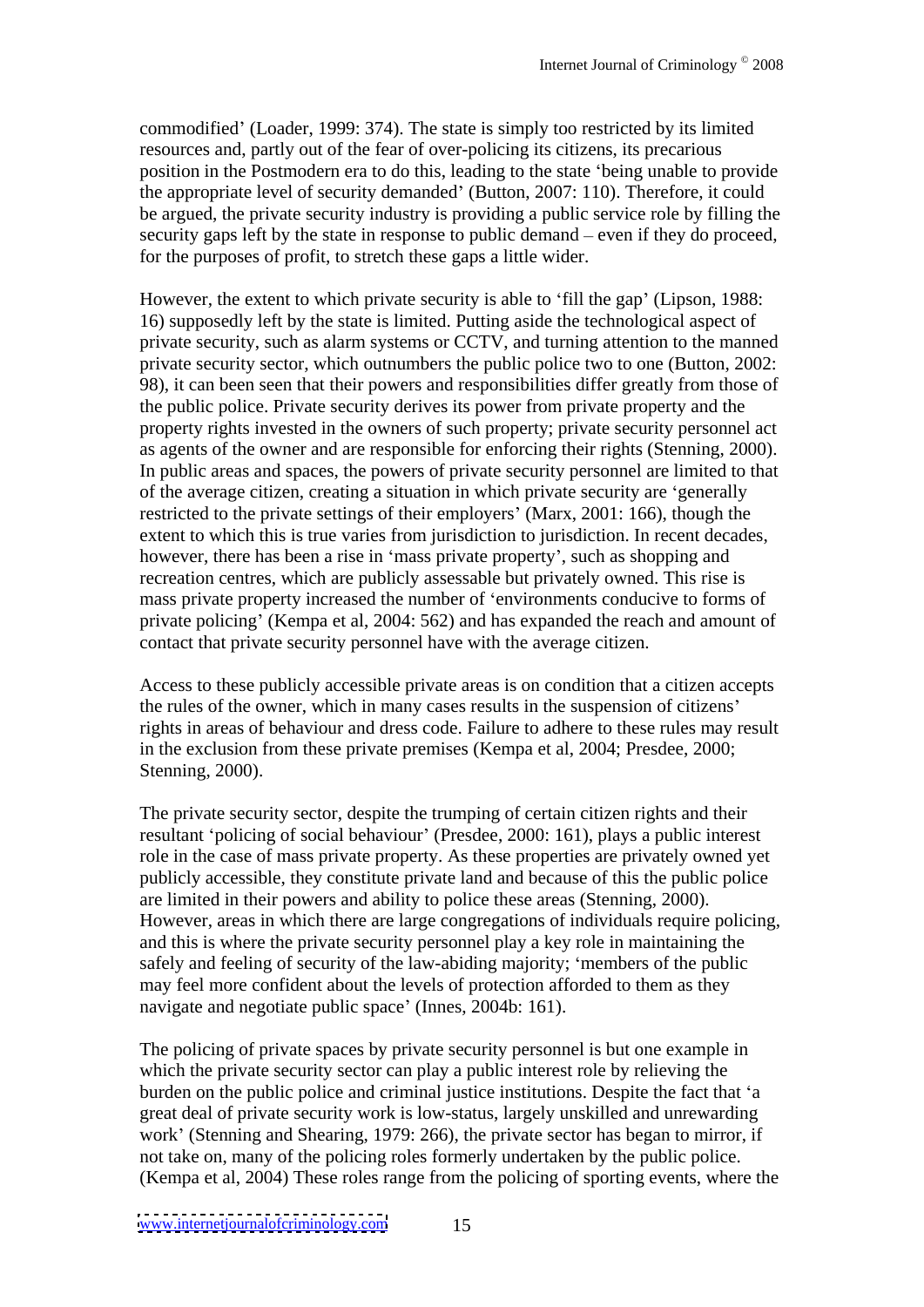private stewarding companies are in charge, with the public police simply maintaining a presence outside the grounds (Jones and Newburn, 1998: 59), to the complete running of prisons  $-$  possibility also privately built  $-$  of which there are presently 11 in England and Wales (HM Prison Service, 2006). Similar privatisation has occurred in the areas of prisoner escorting and the provision of cash-in-transit services. The major public benefit from the privatisation of these services is that it frees up many of the scarce public sector resources for use elsewhere and often delivers better 'value for money' (Home Office, 1995).

One of the principal concerns over the use of the private sector in public and private policing roles is that of accountability. Structures of accountability are clearly evident and abundant in the public sector, ranging from the internal systems of checks and balances to the plethora of external policing authorities, interest groups, and municipal authorities, cumulating in accountability to the relevant government minister (Button, 2007; Button and George, 2001; Stenning, 2000). It is often remarked that the private sector lacks such accountability and therefore is free to conduct itself in a manner that may go against the public interest. Yet there is an abundance of government legislation and contractual practices that provides both formal and informal means of accountability (Button, 2007; Button and George, 2001; Stenning, 2000).

For instance, the Guard Dogs Act of 1995 sets out the 'conditions of use' of private sector guard dogs (Button and George, 2001: 57) and the Police Act of 1964 makes impersonating a police officer a criminal offence and as a result 'influences the uniforms of private security officers' (Button and George, 2001: 57). Similarly, Acts of Parliament control the use of firearms and other weapons. The newly established Security Industry Authority (SIA) now regulates and licenses the private security companies and personnel, setting training and vetting requirements and, upon satisfactory completion, issues licences to personnel; SIA training requirements amount to '30 hours...including 22.5 hours of knowledge-based training and 7.5 hours of practical training' (Button, 2007: 115).

The contracts offered to private security companies set out many of the requirements and objectives that they must attain, and set out the penalties for failing to do so; liability for breach of contract is another area of civil law which provides opportunities through which private policing may be held accountable (Stenning, 2000: 344). These contracts can be very lucrative  $-$  in 2004 Premier Custodial Group won a *£300 million* contract for prisoner escorting in the south east of England (Serco,  $2004$ ) – and as a result there is an immense pressure to retain them by adherence to the contracts. The impetus to follow the rules set forth in the contracts demonstrate, in addition to legislation, that there is indeed a degree of accountability to be found in the private sector; this accountability assists in keeping the private sector operating in the interests of the public.

Forms of accountability found in the private sector may be different to those of the public sector but they are methods that 'may be no less effective in influencing or preventing or reducing abuses (Stenning, 2000: 345) than those found in the public sector. As a result it is argued that they have the potential to serve the same interests as the public police; this is an issue to be explored in the following chapter.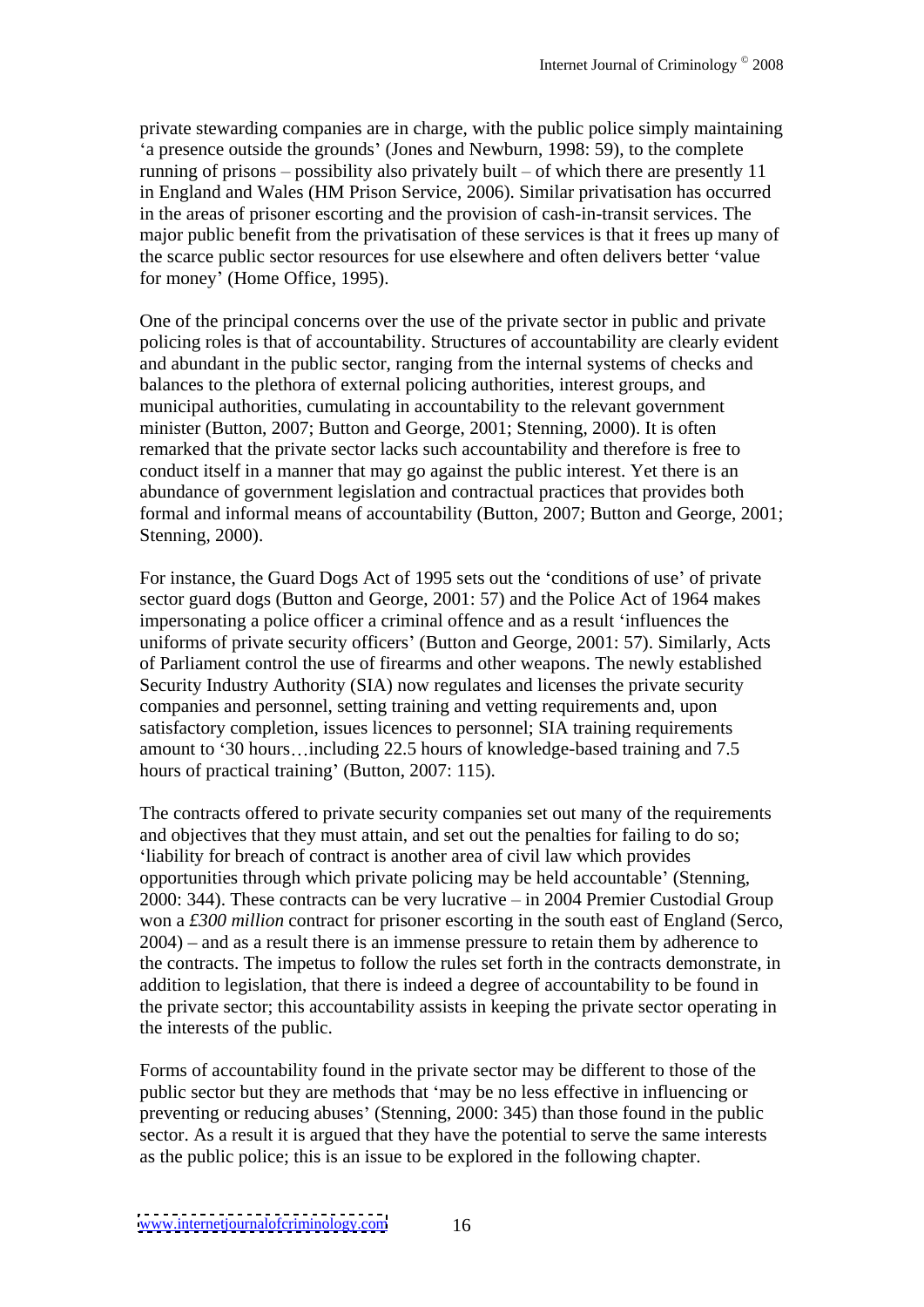# **Chapter 4 Private Security: Creating a New Style of Policing?**

### *The use of private security companies is often regarded as a lower political commitment that reduces the need to mobilise public support* (Avant, 2005: 133)

Private forms of security have been in existence long before the state took on its role as the main provider (Johnston, 1999); the origins of private policing can be traced back to when 'man began to domesticate animals and graze his herds' (Lipson, 1988: 12) whereas the majority of public police services were formed in the  $19<sup>th</sup>$  Century as  $\text{th}^{\text{th}}$  Century as a result of 'social and governmental conditions' (Johnston, 1999: 177). This fact, despite the 'rebirth' described by Les Johnston, dispels the notion that private security is a new phenomenon. This re-birth and notable expansion seen over the course of the late  $20<sup>th</sup>$  Century has seen the role of the private sector change and widen.

The private sector is now being utilised by the state to carry out many policing functions that were previously its responsibility, these are wide ranging, as previously discussed, from monitoring parking to running prisons (Kempa et al, 2004). The privatisation of these roles has brought the private sector into a more prominent position and relationship with citizens; coupled with the state's policy of responsibilisation, the average citizen can be forgiven for thinking that the state is retreating from its (relatively) newly acquired role as main security provider.

Whilst the role of private security may have been enhanced in recent decades, it can be argued that little has changed in the way these roles are carried out. The public sector, as often remarked, tends to over-police those of a lower socio-economic background; 'police activity has always borne most heavily on the economically marginal elements of society, the unemployed (especially if vagrant), and young men (Reiner, 1992: 770). These individuals are referred to, amongst other things, as 'police property' (Cray, 1972). This term serves to represent a collection of 'usual suspects', the group of citizens first investigated when a crime occurs.

A similar approach is taken by the private sector whereby those termed as 'police property' are merely relabelled as 'flawed consumers' (Baumann, 1997: 14), citizens viewed in a crime prevention gaze as having little economic contribution to make. These 'flawed consumers' are then the targets of observation, action, and exclusion from areas of mass private property and are viewed with suspicion by security personnel as inevitable offenders (Baumann, 1997). Thus a duality can be seen; those citizens marginalised and persecuted by the public sector are treated in a similar way by the private sector. One example of this can be demonstrated through the increasing rise in the number of public spaces now falling under private ownership (Shearing and Stenning, 1983), and thus private policing authority; avenues where those deemed police property/flawed consumers can engage in social interaction are steadily becoming fewer (McAra and McVie, 2005). This leads many young people to congregate in groups on street corners, one of the few 'public' places remaining, thus perpetuating the cycle of public police contact though the fear (intentional or not) they generate and their subsequent labelling as 'police property'; this is one example of certain 'lifestyle choices on the part of young people which put them at greater risk of exposure to the police' (McAra and McVie, 2005: 6). Such social exclusion serves as a catalyst for the making of offenders, and the process is furthered when private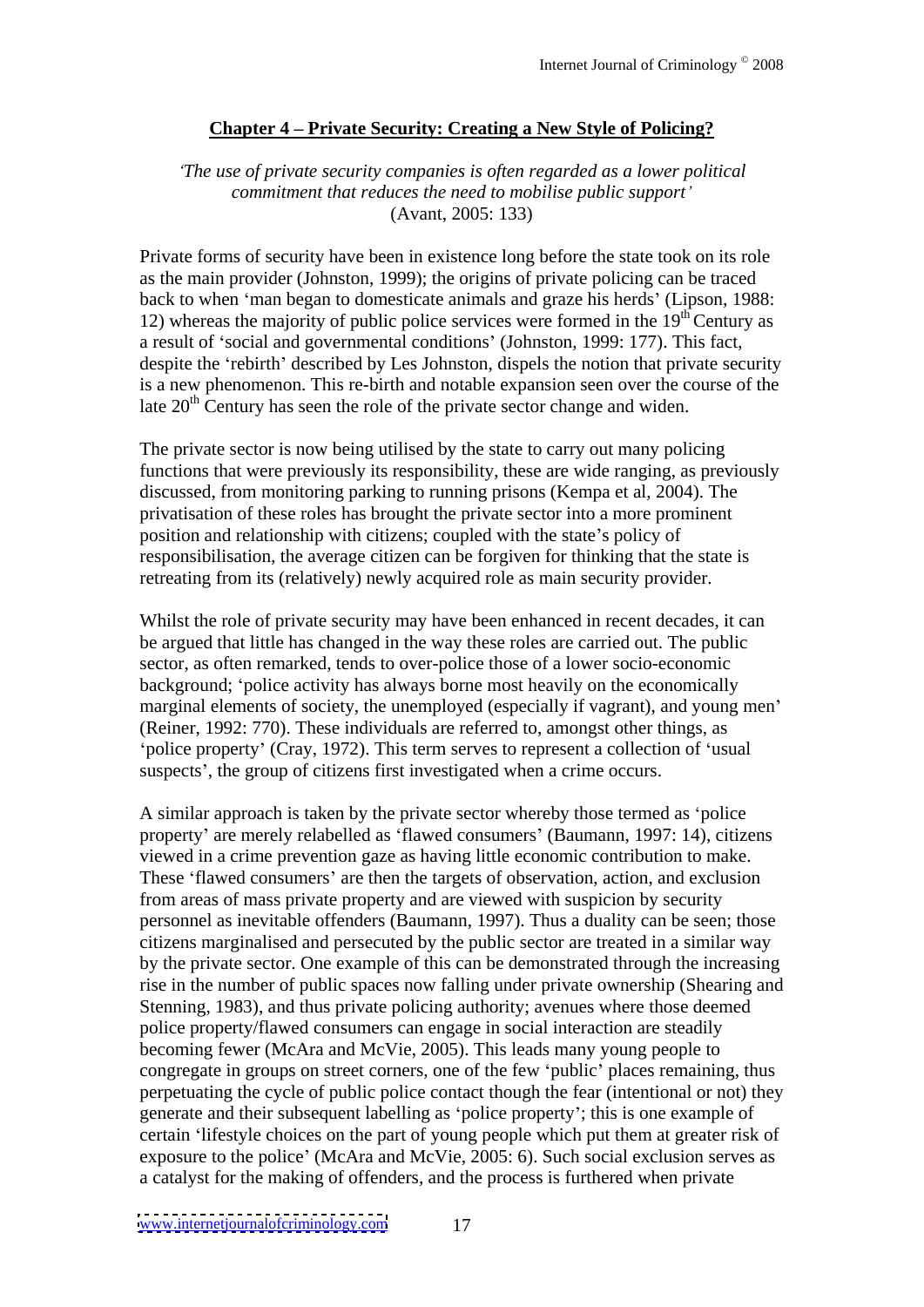security chooses to exclude them from public spaces.

The mimicking of practices can also be seen in reverse; the popularity, and profitability, of the private security model has seen many business-like practices being adopted by the public sector (Crawford et al, 2005). For example, businesses and municipal authorities are able to hire additional public police officers and community support officers (CSO), for a price, to serve their interests. It must be noted, however, that unlike private security, operational control remains with the suppliers (the police) rather than the employer; 'one of the central difficulties that "consumer needs" present for the police in selling patrol services revolves around the issue of operational control resting with police managers' (Crawford et al, 2005: 21). While private security may not be a new style of policing, its practices may be contributing to a new style of public policing.

The extent to this duality is, however, limited. Private security, as a commercial operation, has the ability to conduct itself in ways in which the public sector would be unable to do so, undertaking a wide variety of enforcement actions that would be illegal for the public police to engage in' (Ericson, 2007: 158). As previously discussed, private security, when empowered by owners' rights, have the ability to trump' many rights of the citizen by subjecting individuals to certain conditions of entry into spheres of 'mass private property' (Shearing and Stenning, 1983; Stenning, 2000). Such conditions, including searching of possessions and persons, would be unthinkable to the public police without legislated legal authority. It could be argued that this only serves to further the injustices faced by those deemed 'flawed consumers' in the pursuit of the safety and security of the 'majority'.

This is not to say that private security is free from the effects, and control, of government legislation. As demonstrated in chapter 3 there are many examples of legislation that have a direct impact on how private security can operate (Button, 2007; Button and George, 2001, Stenning, 2000).

The differing way in which private security operates, and its effect on the public with which it interacts, is rooted in the differing operational mandate it has compared to that of the public police. Private security is focussed on preventing offences from occurring, rather than the prosecution of offenders. This is based in the fact that private security is a commercial operation paid by individual citizens or businesses to protect assets (Button, 2002). A significant element of private security is loss prevention and can be seen in many guises, including preventing loss of independence through fear of crime as detailed in chapter 2, but also commercial profit prevention, which has become 'progressively more complicated, and the flexibility and malleability required under late modern conditions favour private over public provisions (Newburn, 2001: 836). In the case of profit prevention, a degree of criminality may be tolerated if the costs involved in preventing it outweigh the benefits.

In either case, the role of private security is a supplementary one, aimed at preventing crimes from occurring in the first place or responding to subjective psychological fears about becoming a victim of crime. The crime, and fear of crime, deterrent ability of private security has been recognised by the state and through the provision of block grants to municipal authorities, the state has funded increased access to private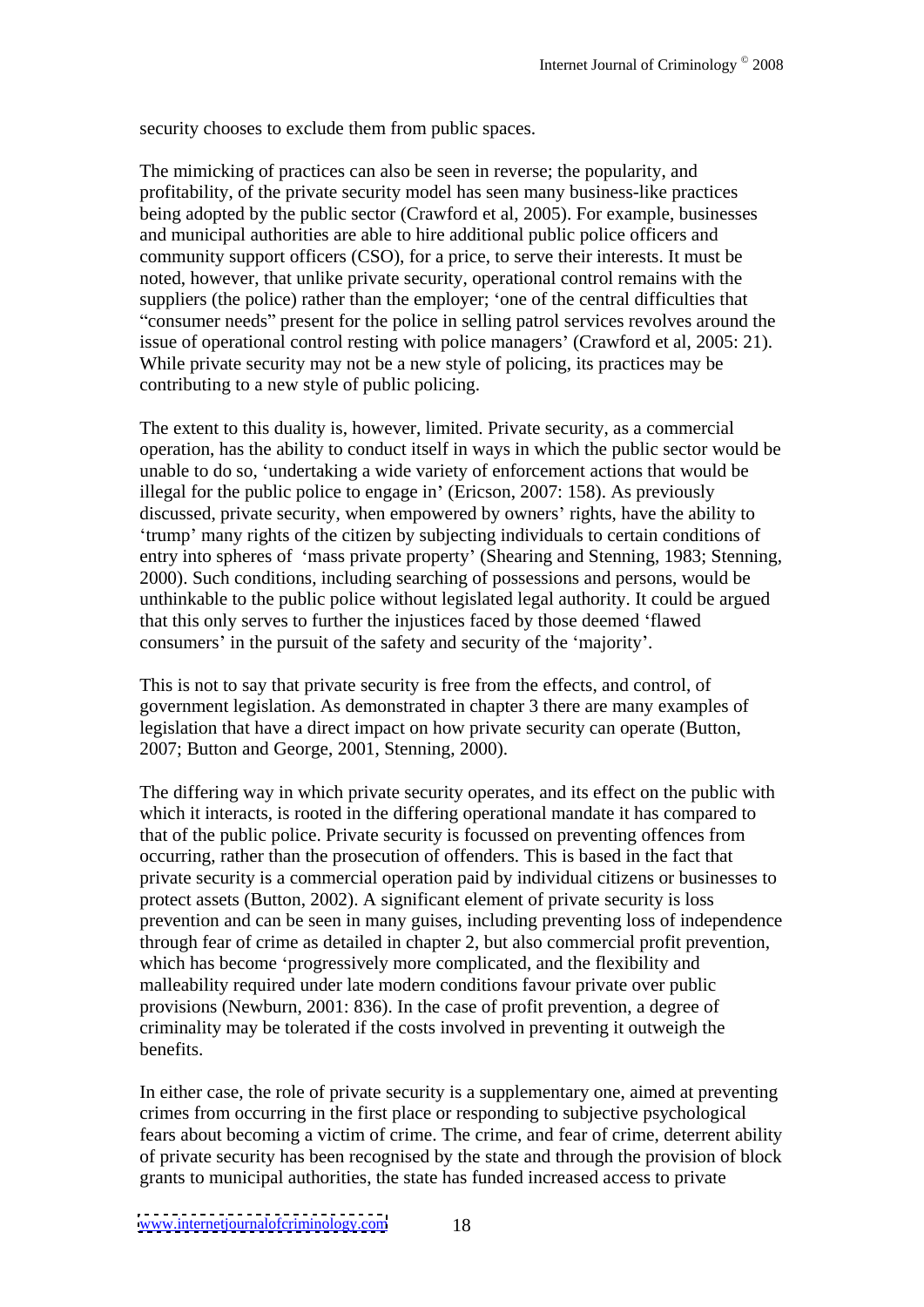security in communities that could not afford to purchase it themselves (Crawford et al, 2005).

It is interesting that the state chooses to allocation additional funding to pay for private sector services rather than its own public police; this funding could be considered as part of government policing spending and, in addition to responsibilisation, representing another form of 'governing at a distance' (Garland, 1997).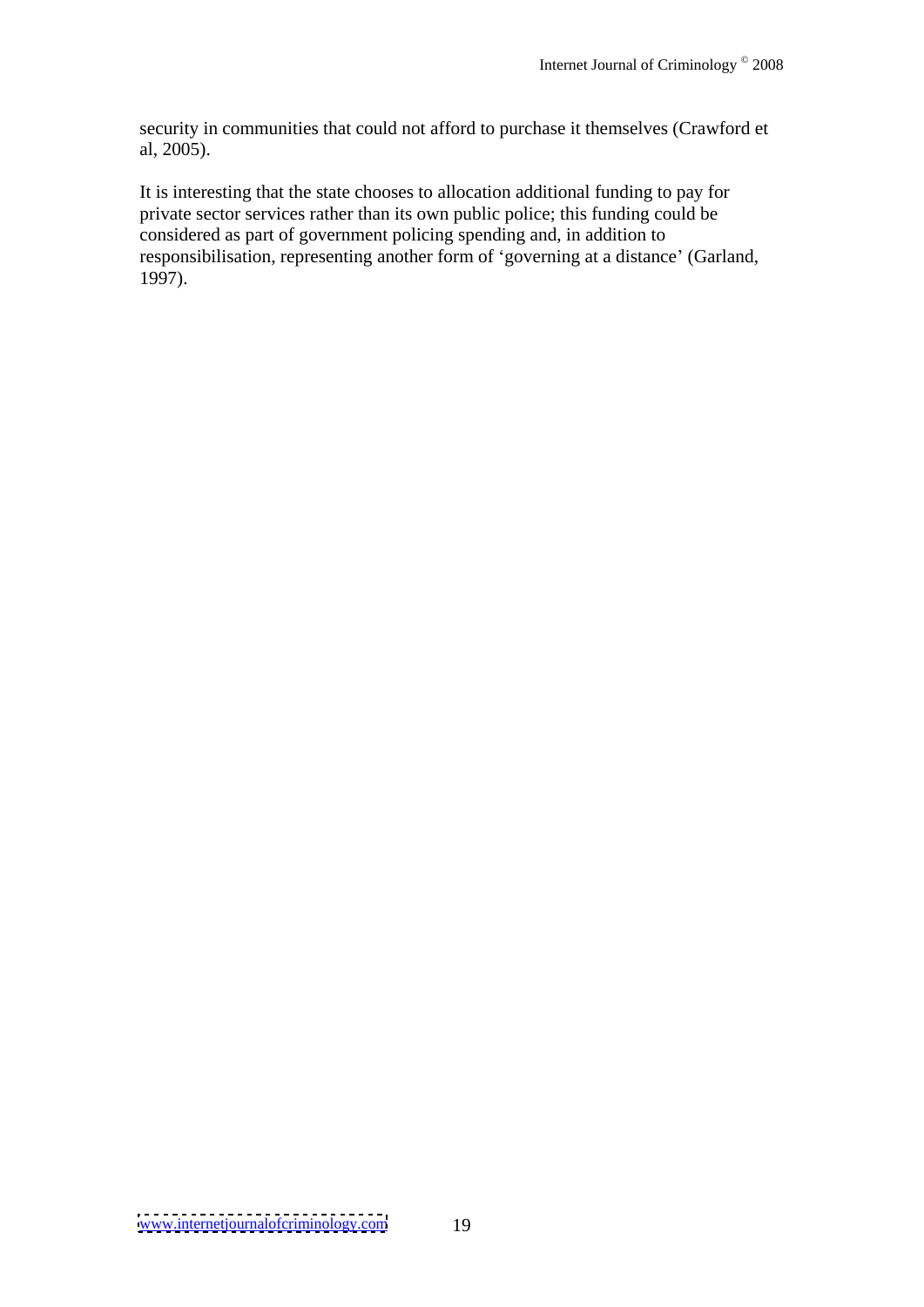### **Conclusion**

Brodeur and Shearing (2005: 395) remark that 'there is no divorce between the individual and collective with respect to security', and whilst equity can have an impact on this view, it can be argued that any harm to the collective would have a harmful impact on the individual, and vice versa. However it has been shown that society is becoming increasingly individualised and the sense of 'collective' is becoming an outdated notion; to what extent private security is to blame for this is debatable. Does private security cause the decay or is it merely responding to it? One must consider the role of globalisation, immigration, and education to name but a few; such changing social geography encompasses 'the "privatisation" of public space, the rise of "mass private property", the development of "zones of private governance" and defensive crime prevention strategies, and a consequent decline in civil society (Newburn, 2001: 829). The conclusion demonstrated throughout this paper should be that whilst private security is responding to a public demand caused by community decay, it has found itself involved in a vicious circle and has thus become a constituent part of this decay. Responding to increasing concerns over security has created a society with an increased reliance on private security, which has done little to stop further weakening of societal bonds.

Whilst accepting that individuals are feeling less secure than in previous decades, it must also be concluded that the collective  $-\text{as a community} - \text{is also less secure.}$ Private security has been seen to respond to individual concerns through situational crime prevention, but also to collective concerns through privatisation of public policing roles, 'filling the gaps', and providing policing to the plethora of mass private property where citizens are spending an ever-increasing amount of their lives.

However in its efforts to fill the gaps left by the state and by providing security in mass private property, the private security sector is employing many of those tactics used by the public police. These tactics, such as the profiling and policing of flawed consumers' as troublemakers, may be to the benefit of the majority through the increased safety and reduced fear that the exclusion of certain elements of 'police property brings. This may ultimately, however, be counterproductive, and go against the public interest, as those individuals excluded by both the public and private police see a weakening of their social bonds, thus increasing their likelihood to commit crime.

The use of private security can be of great benefit to the public through the reduced sense of fear and the deterrent effect that it can have on potential offenders. Citizens, in the age of an increasingly remote public police, are looking for reassurance and security and for the most part the private sector can supply this. Ironically, this comes at a price, as, with the public police, it is ultimately the interests of the majority that are served by private security, as a result of either labelling or equity, leaving a significant minority deemed of lesser value subject to exclusion and distrust.

The increased use of private security services normalises the issue of crime and security to the point that it actually becomes self-defeating; an excess of security serves to remind citizens of the very insecurities that they employ private security to protect them from.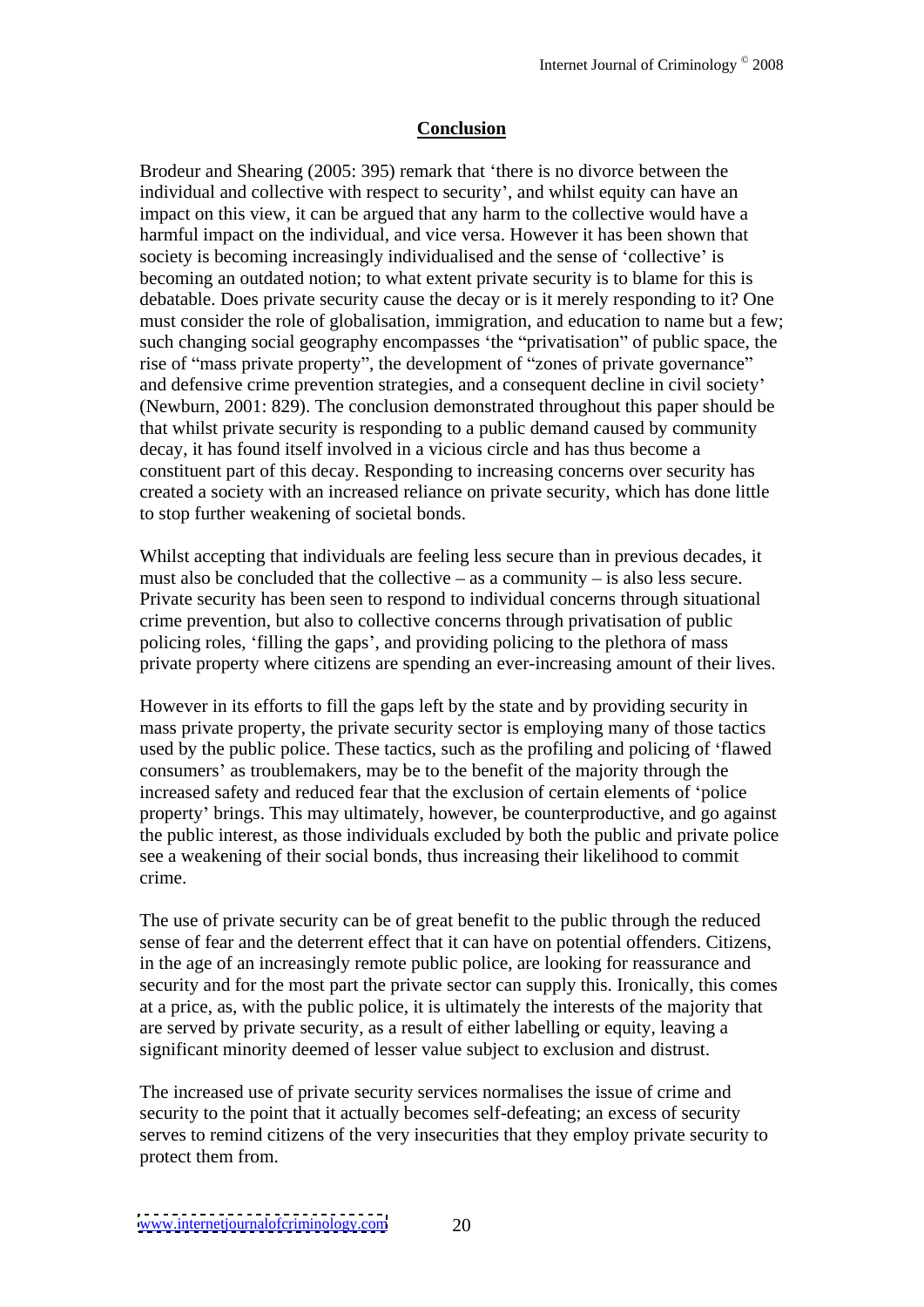Does private security serve the public interest? Ultimately yes, but not all of the *publics*; merely those in the majority who are not 'flawed consumers' or 'police property , and to a lesser extent, those who can afford it, and ultimately private security 'cannot offer a general social solution to the problems of crime and violence' (Garland, 2001: 204).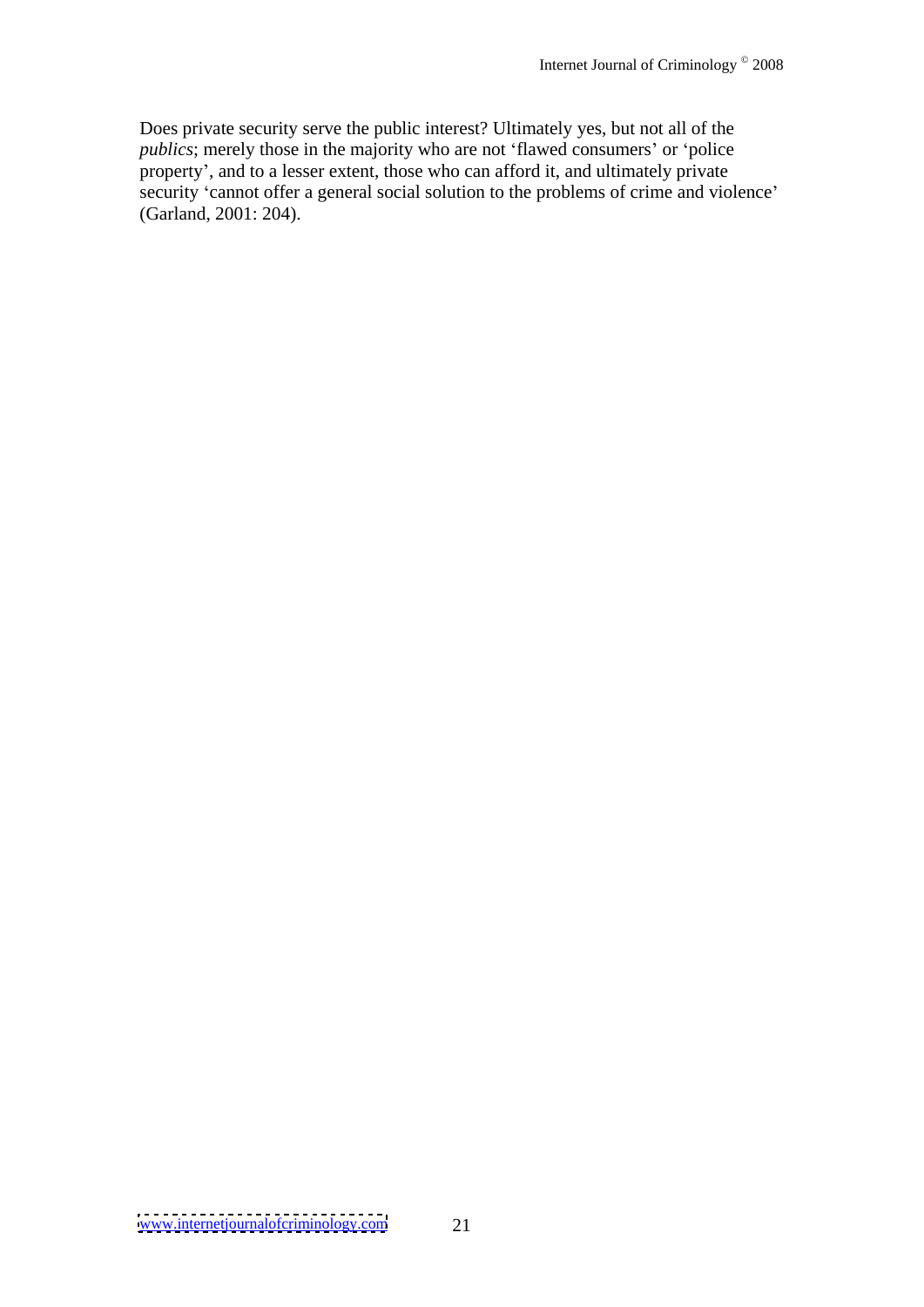# **Bibliography**

Avant, D (2005) The Market for Force, Cambridge, Cambridge University Press

Bahn, C (1974) 'The Reassurance Factor in Police Patrol', in Criminology, 12: 3

Baumann, Z (1997) Postmodernity and its Discontents, Oxford: Blackwells

Box, S. Hale, C and Andrews, G (1988) 'Explaining Fear of Crime', in The British Journal of Criminology, 28: 3

Brodeur, J-P and Shearing, C (2005) 'Configuring Security and Justice', in European Journal of Criminology, 2: 4

Button, M (2002) Private Policing, Devon: Willan

Button, M (2007) 'Assessing the Regulation of European Private Security', in European Journal of Criminology, 4: 1

Button, M and George, B (2001) 'Government Regulation in the United Kingdom Private Security Industry: The Myth of Non-Regulation , in Security Journal, 14: 55- 66

Cohen, S (2002) Folk Devils and Moral Panics, Oxon: Routledge

Crawford. A (2003) 'The Pattern of Policing in the UK: Policing Beyond the Police', in Newburn, T (ed) Handbook of Policing, Devon: Willan

Crawford, A. Lister, S. Blackburn, S. and Burnett, J (2005) Plural Policing, Bristol: The Policy Press

Crawford, A and Lister, A (2006) 'Additional Security Patrols in Residential Areas: Notes from the Marketplace , in Policing and Society, 16: 2

Cray, E (1972) The Enemy in the Streets. New York: Anchor

Duff, R.A and Marshall, S.E (2000) 'Benefits, Burdens and Responsibilities', in Von Hirsch, A. Garland, D and Wakefield, A (eds.) Ethical and Social Perspectives on Situational Crime Prevention, Oxford: Hart

Dupont, B (2004) 'Security in the Age of Networks', in Policing and Society, 14: 1

Ericson, R (2007) Crime in an Insecure World, Cambridge: Polity Press

Garland, D (1996) 'Limits of the Sovereign State: Strategies of Crime Control in Contemporary Society', in The British Journal of Criminology, 36: 4

Garland, D (1997) "Governmentality' and the Problem of Crime', in Theoretical Criminology, 1: 2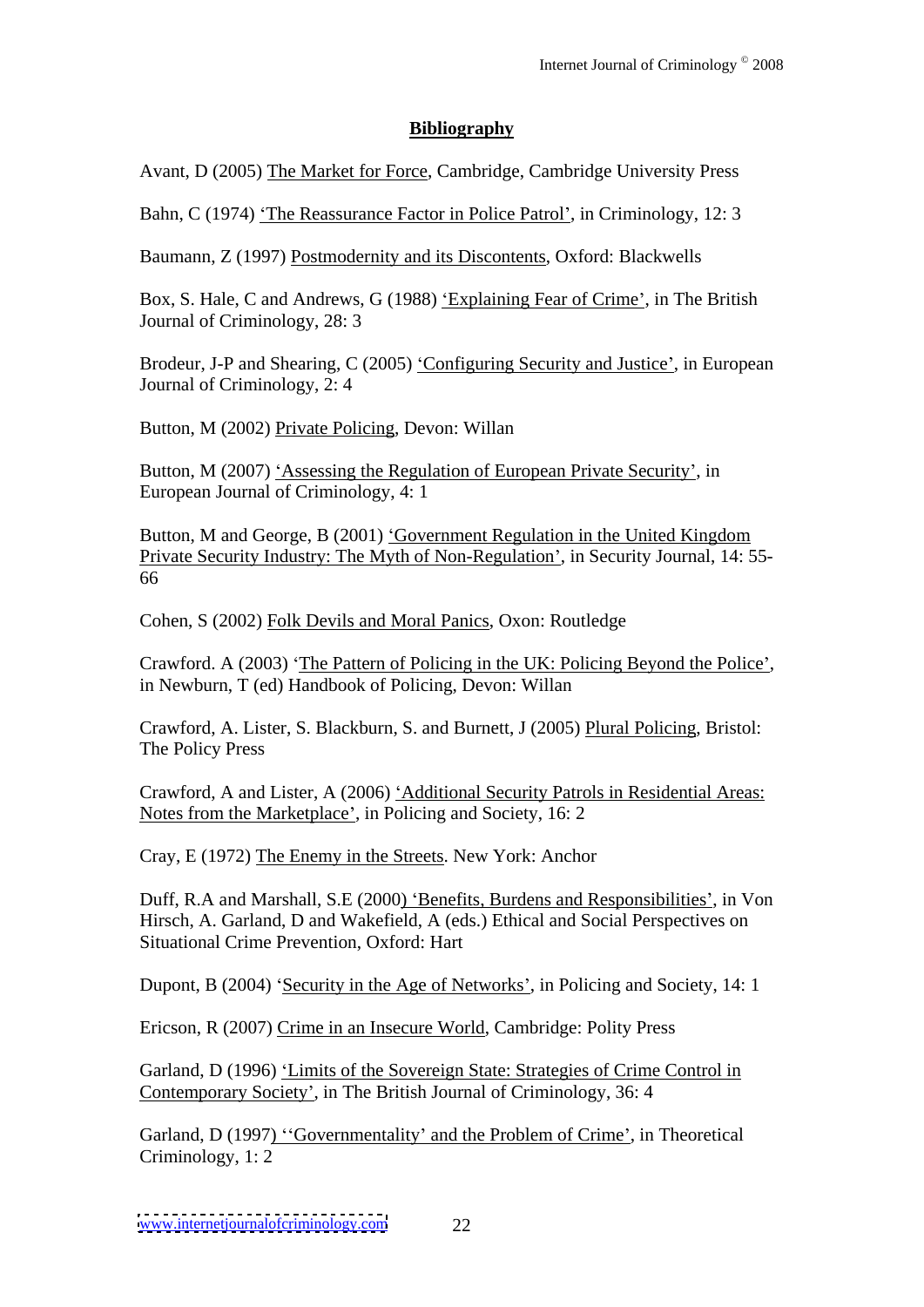Garland, D (2001) The Culture of Control, Oxford: Oxford University Press

Garofalo, J (1981) 'The Fear of Crime: Causes and Consequences', in The Journal of Criminal Law and Criminology, 72: 2

George, B and Button, M (2000) Private Security, Leicester: Perpetuity Press

Gunter, B. (1987) Poor reception: Misunderstanding and Forgetting Broadcast News, New Jersey: Lawrence Erlbaum

HM Prison Service (2006) Contracted Out Prisons , available at <http://www.hmprisonservice.gov.uk/prisoninformation/privateprison> (accessed 23/07/07)

Hobbs, D. Hadfield, P. Lister, S. and Winlow, S (2003) Bouncers: Violence and Governance in the Night-Time Economy, Oxford: Oxford University Press

Hollway, W and Jefferson, T (1997) 'The Risk Society in an Age of Anxiety: Situating Fear of Crime', in The British Journal of Sociology, 49: 2

Home Office (1995) Review of Police Core and Ancillary Tasks, HMSO, London

Innes, M (2004a) 'Crime as a Signal, Crime as a Memory', in Journal for Crime, Conflict and the Media, 1: 2

Innes, M (2004b) 'Reinventing Tradition? Reassurance, Neighbourhood Security and Policing', in Criminology and Criminal Justice 2004: 4

Johnston, L (1999) Private Policing in Context , in European Journal on Criminal Policy and Research, 7: 175-196

Johnston, L and Shearing, C (2003) Governing Security: Explorations in Policing and Justice, London: Routledge

Jones, T and Newburn, T (1998) Private Security and Public Policing, London: Clarendon Press

Jones, T and Newburn, T (2002) The Transformation of Policing: Understanding Current Trends in Policing Systems, in British Journal of Criminology, 42: 1

Kempa, M. Stenning, P and Wood, J (2004) 'Policing Communal Spaces', in British Journal of Criminology, 44: 4

Lichtenstein, S, Slovic, P. Fischhoff, B. Layman, M and Combs, B (1978) 'Judged Frequency of Lethal Events' in Journal of Experimental Psychology, 4: 551–578

Lipson, M (1988) 'Private Security: A Retrospective', in Annals of the American Academy of Political and Social Science, 498: 11-22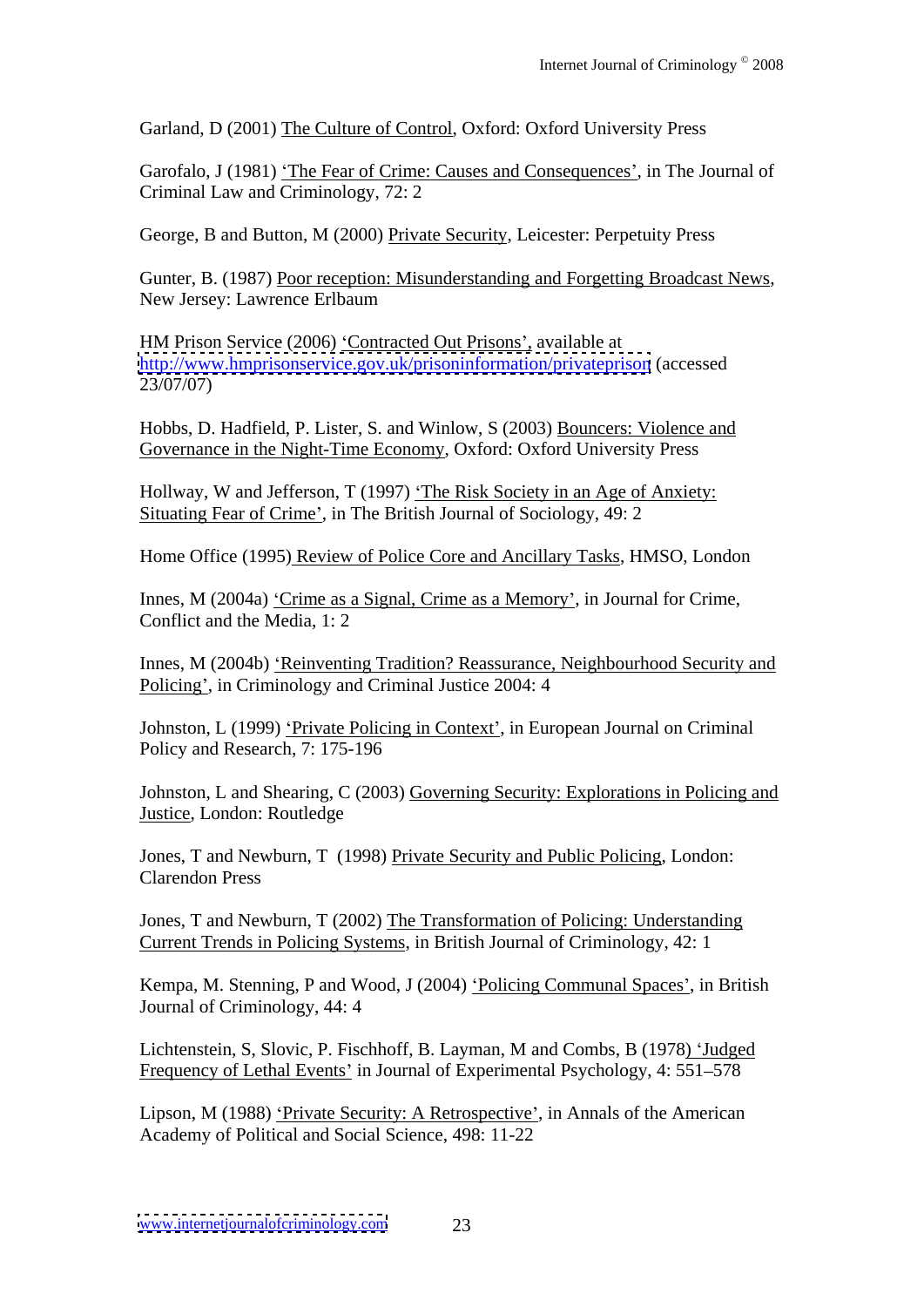Liska, A. Lawrence, J and Sanchirico, A (1982) 'Fear of Crime as a Social Fact', in Social Forces, 60: 3 Loader, I (1997) 'Policing and the Social: Questions of Symbolic Power', in The British Journal of Sociology, 48:1

Loader, I (1999) 'Consumer Culture and the Commodification of Policing', in Sociology, 33: 2

Loader, I and Mulcahy, A (2003) Policing and the Condition of England, Oxford: Oxford University Press

Loader, I and Walker, N (2001) 'Policing as a Public Good: Reconstituting the Connections Between Policing and the State', in Theoretical Criminology, 5: 1

Loader, I and Walker, N (2007) Civilizing Security, Cambridge: Cambridge University Press

Low, S (2004) Behind the Gates, London: Routledge

Lyon, D (2003) Surveillance after September 11, Cambridge: Polity Press

McAra, L and McVie, S (2005) 'The Usual Suspects? Street Life, Young People, and the Police' in Criminal Justice, 5:1

Marx, G (2001) 'Murky Conceptual Waters: The Public and the Private', in Ethical and Information Technology, 3: 3

Newburn, T (2001) The Commodification of Policing: Security Networks in the Late Modern City', in Urban Studies, 38: 5-6

Niemann, A (1998) 'The PHARE Programme and the Concept of Spillover: Neofunctionalism in the Making', in Journal of European Public Policy, 5: 3

Presdee, M (2000) Cultural Criminology and the Carnival of Crime, London: Routledge **Routledge** 

Putnam, R (2000) Bowling Alone, New York: Simon and Schuster

Rawls, J (1999) A Theory of Justice, Oxford: Oxford University Press

Reiner, R (1992) Policing a Postmodern Society', in The Modern Law Review, 55: 6

Sacco, V (1995) 'Media Constructions of Crime', in Annals of the American Academy of Political and Social Science, 539: 141-154

Serco (2004) 'Serco Completes £300 Million Prison Escort Contract', available at <http://www.serco.com/media/pressreleases/2004/pcgsea.asp> (accessed 23/07/07)

Shearing, C and Stenning, P (1983) 'Private Security: Implications for Social Control', in Social Problems, 30: 5